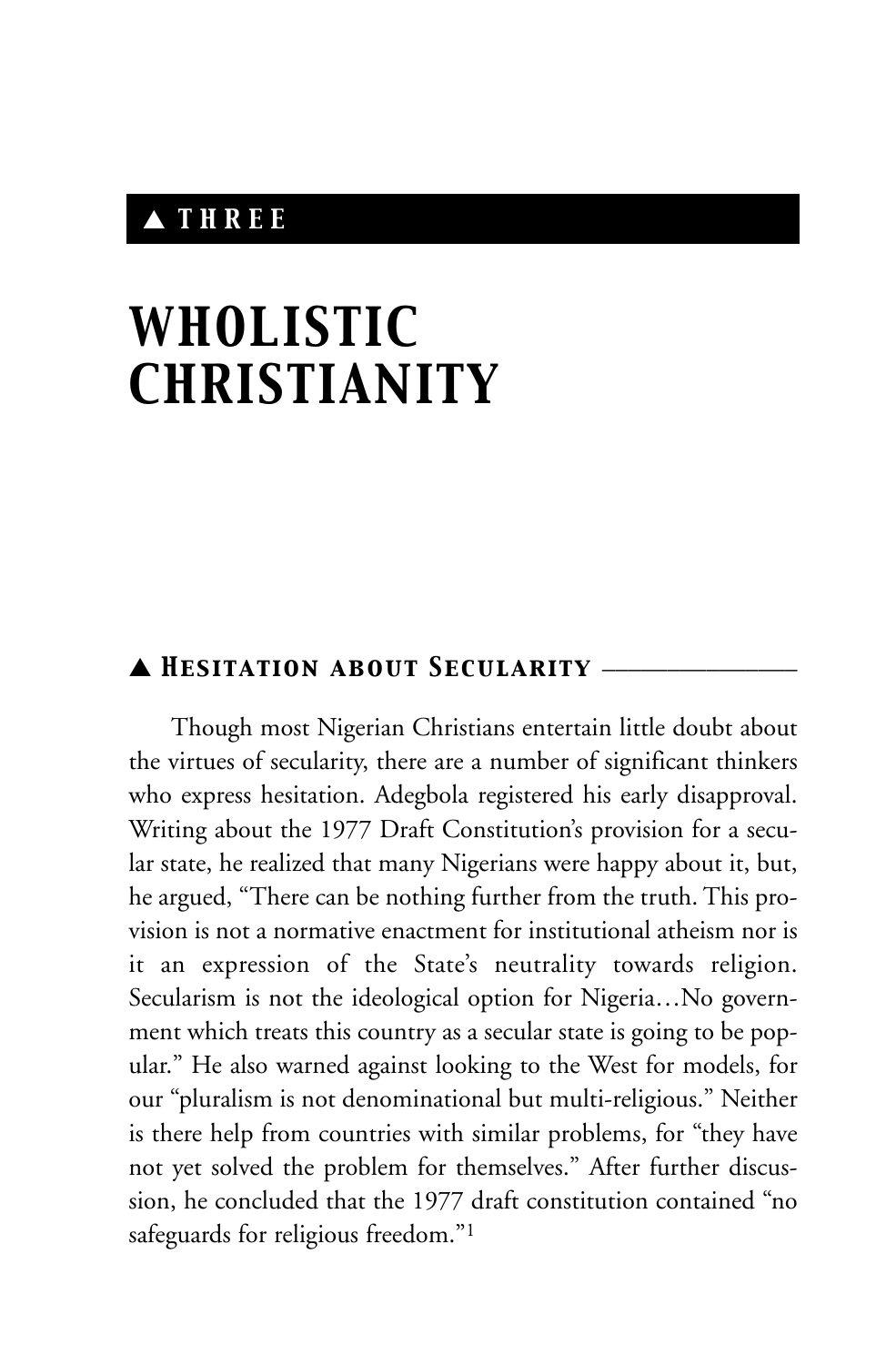#### 66 *Studies in Christian–Muslim Relations*

Habila Istifanus warns that there is need for caution. Though at one point he was dismissive of Western critique, he advises that Nigerians take a look at some negative comments on secularity in the West. There, secularists reject the notion of God altogether and may even be antagonistic to Christianity. There are those who emphasize temporal values at the expense of the spiritual. Istifanus adduces the almost humorous warning of one Berger that "the secular world should not be abandoned to secularism," while at the same time the Word of God is not "to be imposed on all without exception," for that would amount to falling "once again into an unbiblical authoritarianism."2 In other words, Christians pushing for secularity should keep their eyes on both sides of the issue, for secularity has potential problems of its own.

For the Nigerian situation, of course, the Muslim community's insistent critique of secularism is of much greater importance than that of Europeans. Please be reminded that Muslims critique secularism as they see it. They seemingly refuse to acknowledge the Christian distinction between "secularism" and "secularity." You cannot blame them for this refusal, since so many Christians themselves confuse the terminology. Few Christians have wanted to give Muslim reactions any ear at all, but Istifanus once again sounds uniquely irenic. He writes,

*I must admit that I do appreciate some of the arguments of our Muslim brothers and sisters against secularism. This is because some of them are doing it out of a serious sincere religious heart to improve the morality of the society. I don't believe that they are rejecting secularism blindly. I am sure that one of the reasons could be because of the chaos created by secularism they have seen in other countries. I think we Christians should understand the fact that it is not easy for a faithful Muslim to accept secularization of the state he/she lives in, because Islam is a total way of life.*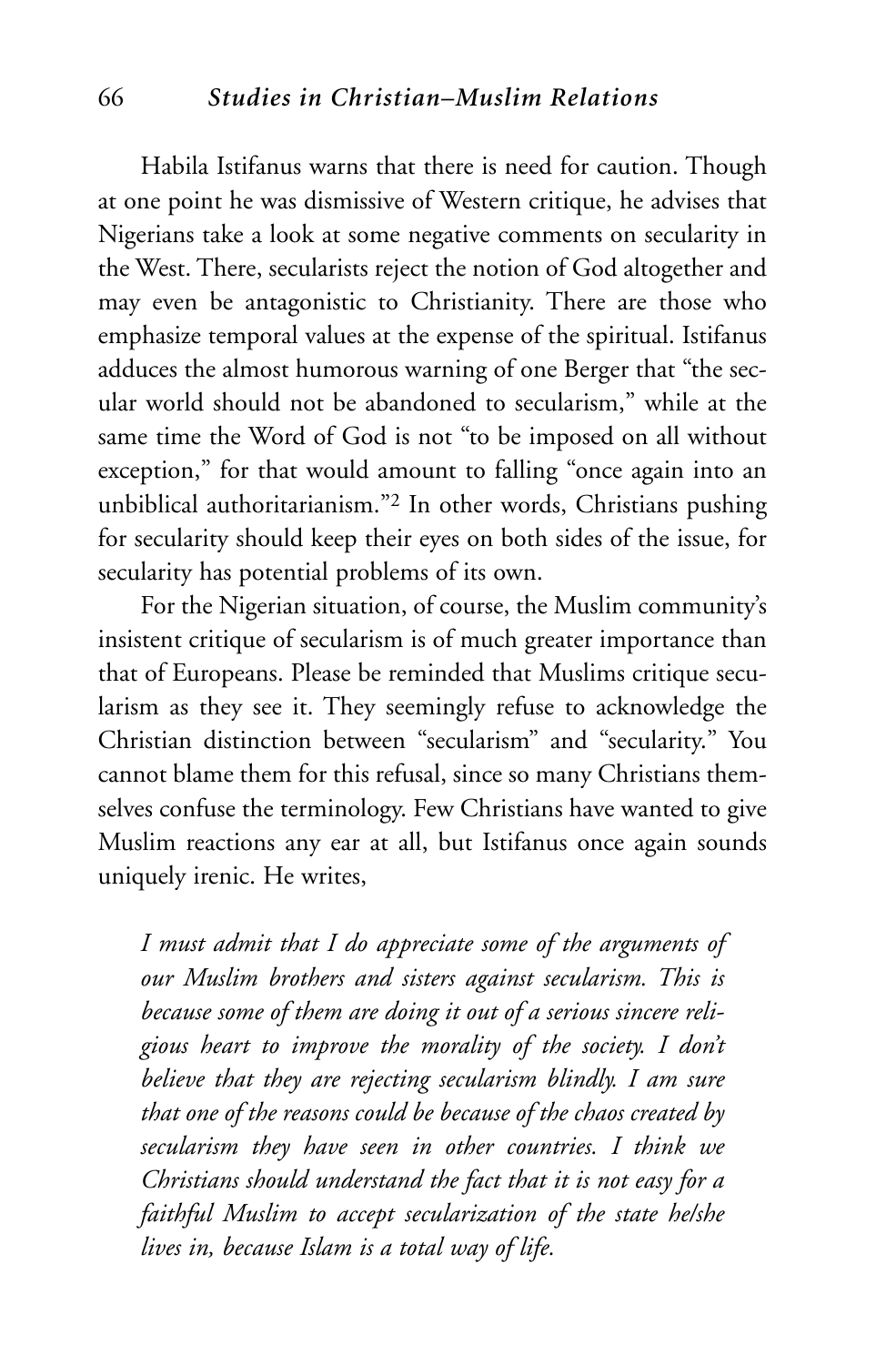Istifanus cites another reason for Muslim rejection of secularism, but it is really just an aspect of this last one. That reason "is the rapid adaptation of our society to the Western world" due to all the influences of Western media and related factors amply detailed in Monograph 4—in short, the Western type of immorality so rampant in today's Nigeria and so vividly described by Muslim writers.

He then reports on a study done on the subject that "reveals that Muslims have good reasons for rejecting secularism." The study acknowledges that "the impact of secular scientific thought and technology upon traditional ways of understanding and interpreting life, which has been so dehumanizing on people and values in our societies, has been properly attacked or responded correctly to by Muslims." The Muslims' response has often been an "attempt to prevent such dehumanization" but "has been wrongly interpreted by some in the West as a rejection of advanced technology."

The study further indicates that in their "struggle to create modern societies," Muslims "are not content to accept" the ideologies of Marxism and capitalism "without criticism and alteration." Both of these are "viewed as extreme, with the Islamic alternative falling somewhere in the middle. The Islamic society addresses the same human needs and aspirations, but seeks to avoid the oppressive excesses<sup>3</sup>

But Muslims "seem not to understand that Christians are equally worried about this situation," according to Istifanus. They appear "to think that such characteristics have the tacit support of most Christians. They also feel that Christian support of secular governments and the concept of separation of church and state contribute to the social ills manifest in Western society today." Istifanus points out that Christians are as upset about such developments as are Muslims: both oppose the current level of immorality and chaos resulting from secularism.

And this is where Istifanus' call for listening to each other comes in. Secularism creates problems for both. Hence "the struggle with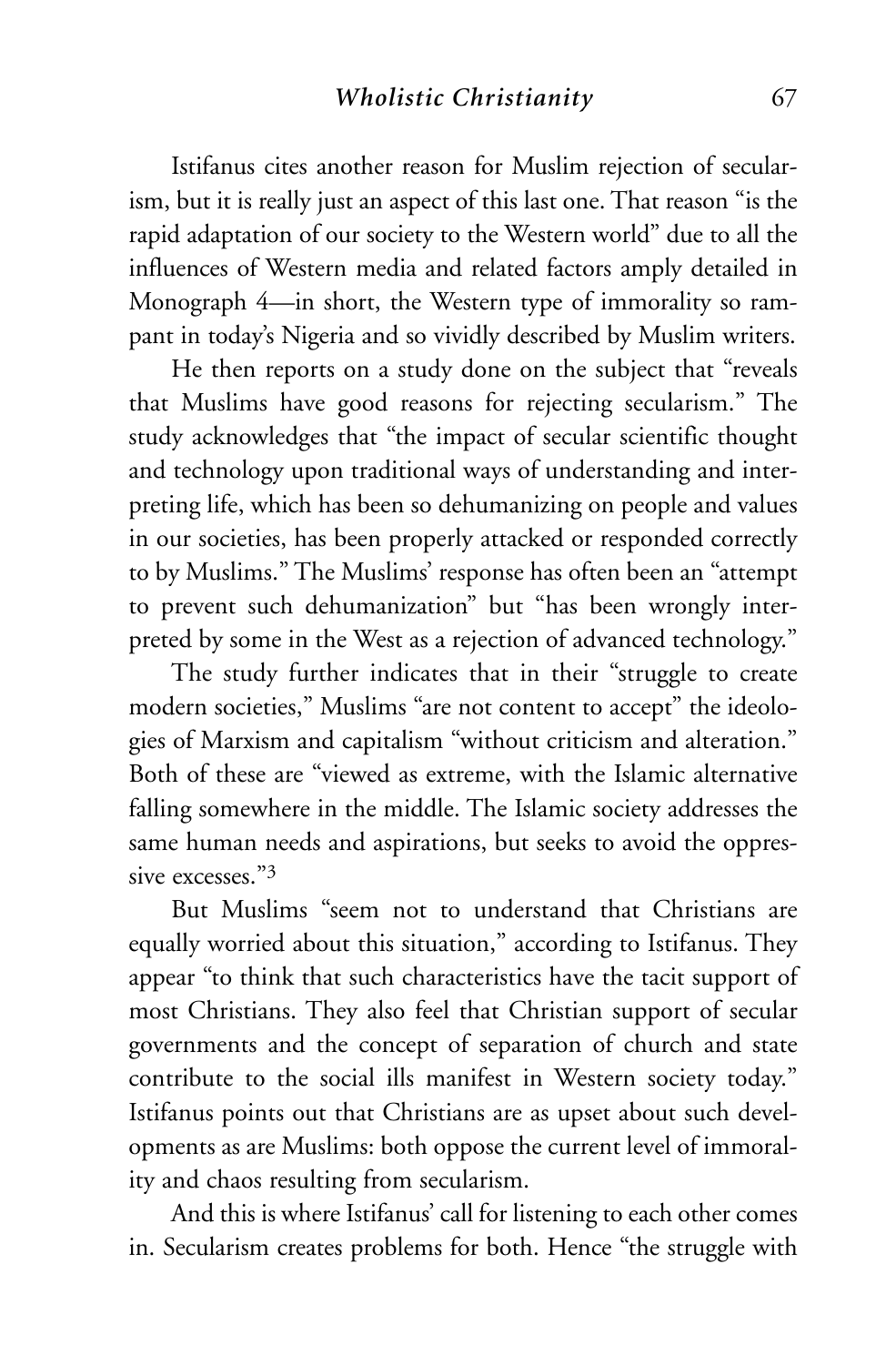secularism…calls for a collective effort. What we need to do now is to come together to understand one another." He ends his paper with a call "for a real critical evaluation of the positions of the two religions on the issue of secularism."4

We must recognise the courage it took for this church leader to display such an open attitude towards Muslims and to so challenge Christians to self-critique in a situation of intense and bloody rivalry. It probably sounded like music to the foreign sponsors of the event. It was, after all, billed as a dialogue. But we must be aware of the lone position he took, however carefully crafted, with all the potential for negative relations with his local peers and superiors. I salute Istifanus for his insights and his courage.

The conference at which he presented this paper published an unusual communique. This mixed gathering of Christians and Muslims carried Istifanus' concerns a step farther. He was brave enough to question the propriety of secularism in the Nigerian situation. The communique outrightly dismissed secularism as "not compatible with the background, upbringing and life style of Nigerians, because religion permeates all facets of Nigerian life." It recommended that "the Government should officially recognise the country as a multi-religious rather than a secular state, where no religion should be favoured at the expense of others."5 These statements could almost verbatim be lifted from Monograph 4, the one presenting the Muslim view on secularism, and could thus be interpreted as a Muslim *coup d'état* of the conference. I prefer to see them as the triumph of responsible reason over the chaos of anger and suspicion that characterizes much Nigerian thought on these issues.

At least two of our Christian "fathers," identified in Monograph 3, also entertained misgivings about secularity. Haruna Dandaura, always gentle but often controversial, is one of the few Christians who definitely rejects the call for secularity. The Christian insistence that "Nigeria is a secular state" is "a dangerous term," he lectures. "This does not help us Christians at all. The fear Christians are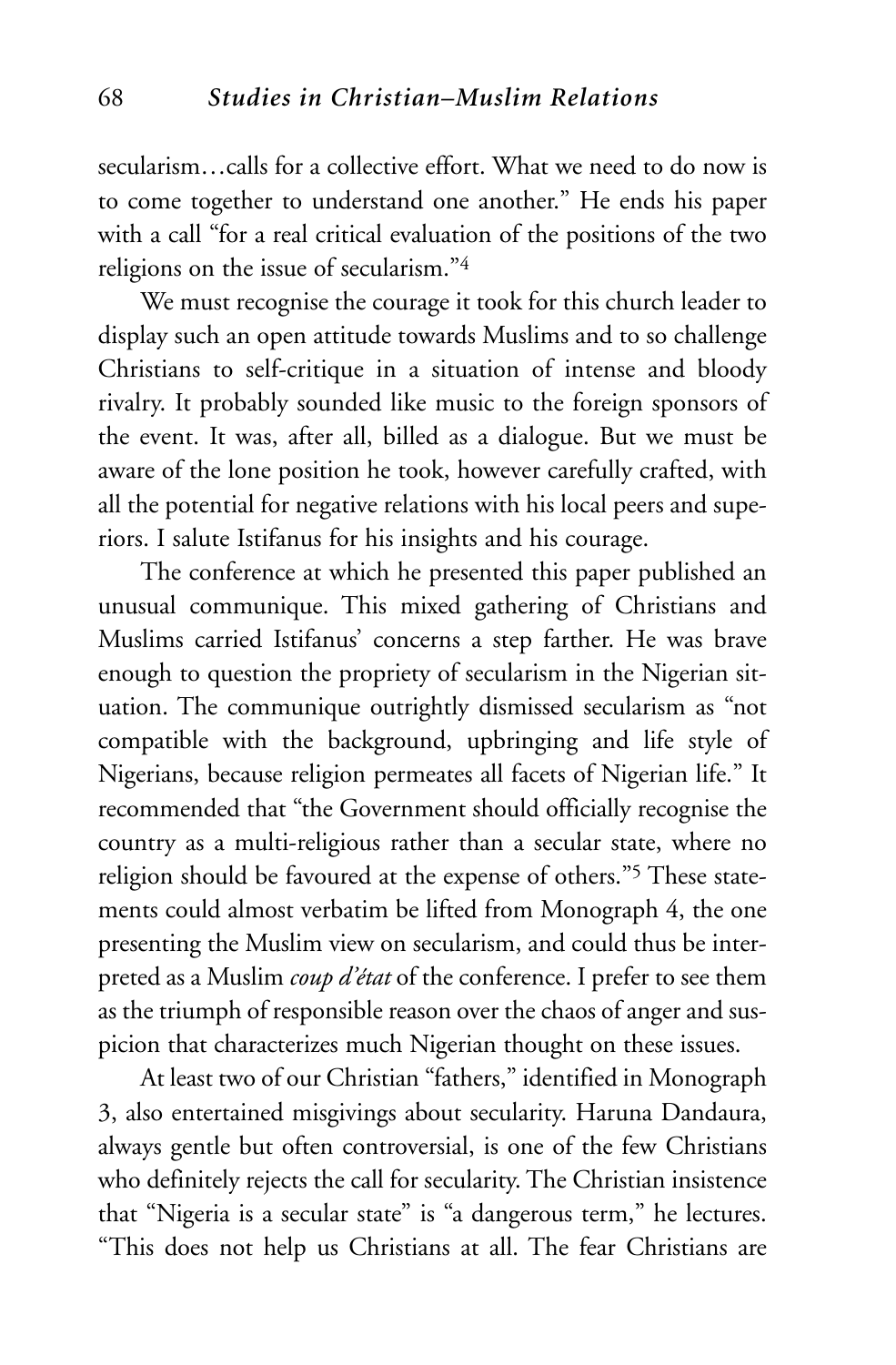entertaining, that if Nigeria is not declared a secular state it will give Muslims the power to declare it a Muslim state, does not exist. Muslims know very well that those that are saying this are just making mere impossible speculations."6 Ishaya Audu acknowledged privately to me that secularity is unsatisfactory, but it is the lesser of two evils. It "should at least allow for national tolerance, live and let live, and is the lesser of unsatisfactory alternatives."7

A scholar with strong doubts about secularism, Toyin Falola, is far away from the home scene, but he has the advantage of years of experience in secular U.S.A. I use the term "secularism" when describing his opinions, for most of his book is concerned with that rather than secularity. He writes,

*Though a secular model of statehood may be the ideal in a modern multi-ethnic and multi-religious society, many questions have been left unanswered in presenting such a model, in its present form, as a permanent option for Nigeria. Numerous tensions plague a so-called secular Nigeria, some relating to the challenges posed to this very concept by Islam and some related to the management of Nigeria as a country. Why does modern Nigeria aspire to govern itself by secular documents and institutions, while many of its citizens organize their lives by moral and religious codes? Within this contradictory framework, can power be neutral, or, alternatively, can religiously-biased political actors operate a secular system? Are we exaggerating the governmental role of the modern secular state in the face of competing alternatives?*

At a later point in his book, Falola cautions, "while the secular option remains the most important in modern history, it has yet to guarantee long-term peace or ensure the end of religious rivalries and conflicts." He summarizes how a number of countries have dealt with multi-religion and indicates that experience "shows that the state, and in particular the secular ideologies that underpin it,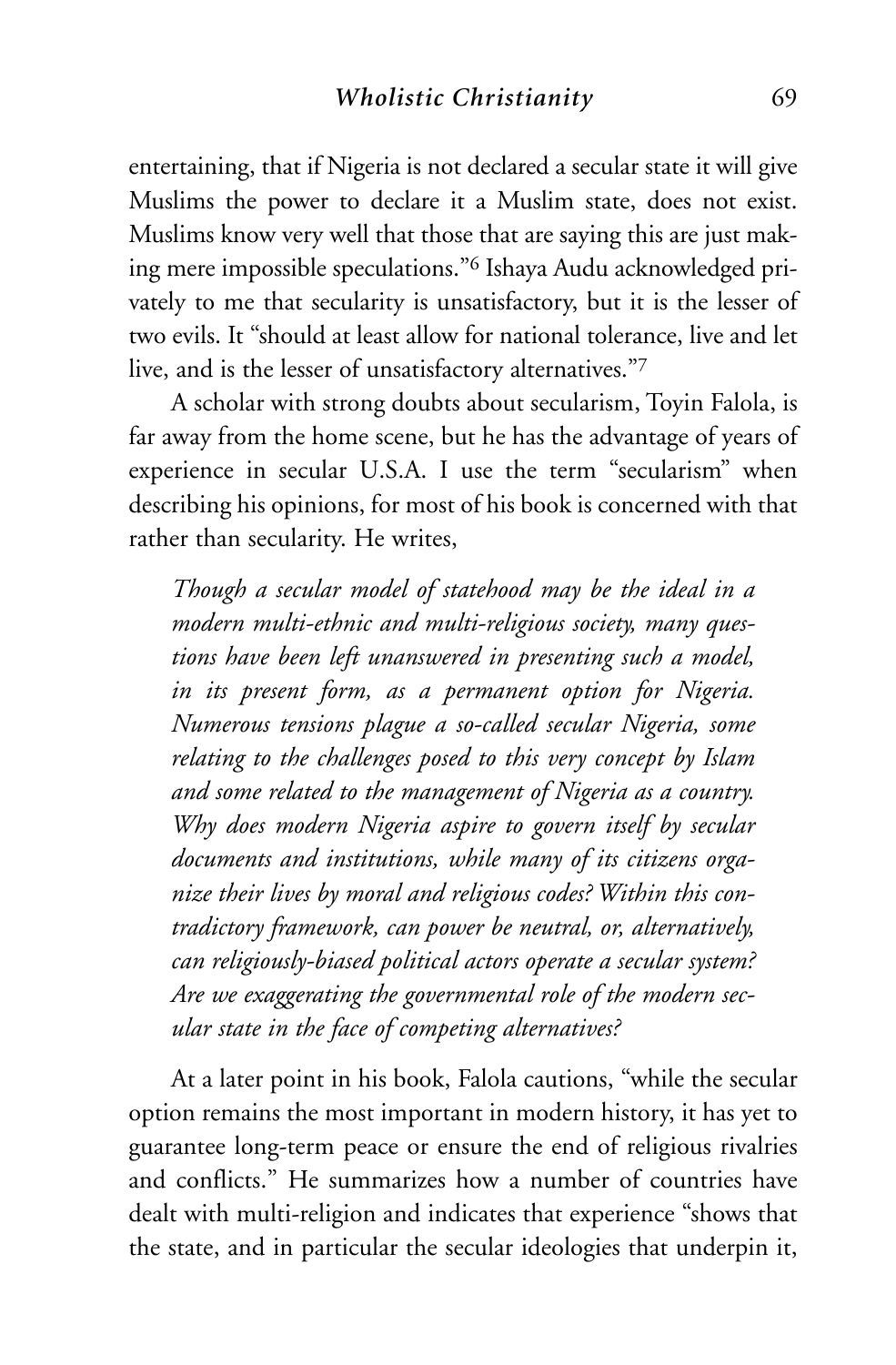is in crisis in several places, and that religious communities want change and a different political or social system."8 In other words, he is cautioning Christians not to expect too much from secularism. All that glitters is not gold!

Falola's compatriot in the U.S.A., Ilesanmi, also has strong reservations about secularism. The concept "is too weak, narrow, and confusing to capture the legal intent of the constitutional provision for the non-adoption of any religion as a state religion," he affirms. In 1986, a review committee warned that the term's "ambiguity…might inadvertently project Nigeria as 'a Godless nation,'"9 precisely the Muslim objection—and precisely the goal of "pure secularists." The doctrine of "pure secularism"—and a doctrine it is—stands for "the personal, ideational and public irrelevance of religion…" Its proponents "claim that they endorse the principle of religious freedom, but in reality, religion is for them a temporary nuisance that would eventually wither away." True, "most Nigerian Christians would hesitate" to accept the terms of pure secularism,<sup>10</sup> but, given its historic and most common meaning, why confuse the situation by using the term? Well spoken, Ilesanmi!

Iyortyom Achineku, a leader in the Church of Christ in the Sudan among the Tiv (NKST) and graduate of at least two Reformed theological institutions in the U.S.A., expresses strong dislike of secularism.11 His rejection comes out clearly in his definition of the term: it

*may be defined as those bold or seemingly innocent but satanic activities or forces in human societies that shape the all-pervasive ethos of human understandings in such a way that human autonomy rather than God's revelation becomes the center of attention. In all of these activities rebellious humanity fights for the recognition of its selfish rights.*

The ensuing fight, he states, "has penetrated the whole fabric of human history. In modern history it manifested itself on a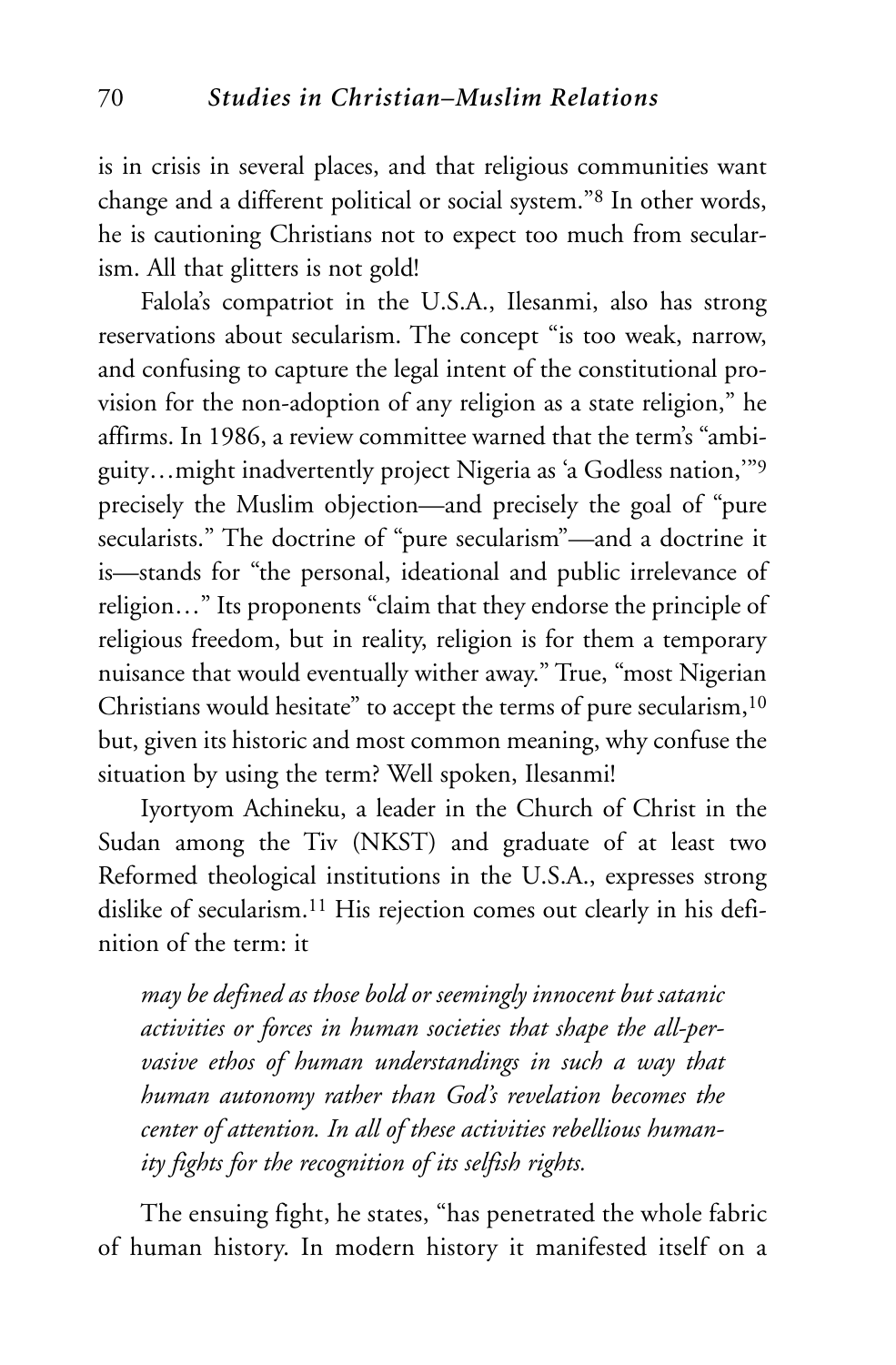massive scale in the minds of Western Enlightenment thinkers. Through human reasoning these thinkers tried to liberate humanity from what they thought were religious and traditional restraints on their freedom." At this point Achineku proceeds to trace "some of the dynamics which through secularization have ushered Nigeria into secularism."

Achineku blames both Islam and Christianity for Nigeria's secularism. However, his discussion of the Muslim factor does not sound authoritative, and so I will skip over to the Christian cause as he explains it. "Christianity has done its share in promoting secularism. Even with their good intentions, the sum total of strategies adopted by early missionaries in Nigeria, as elsewhere on the African continent, contributed to the rise of secularism." The negative attitude of missionaries towards Nigerian culture led to a "blanket destruction" of that culture and to its "replacement by Western cultures without adequate understanding of the Scriptures. The result was "a near disappearance of religious values. This, in turn, gradually and imperceptibly dichotomized Nigerian life and inescapably set the stage for secularization and secularism."

A third party contributing to Nigeria's secularization, according to Achineku, is the government from colonialism right up to time of his writing. "The government introduced into Nigeria has altered the customs and traditions that endorsed respect for religious institutions. This lack of respect has paved the way for secularism in as much as the general underlying policy…has not encouraged respect for God."

Western education, pushed by both government and missions, "has hastened the tempo of secularization." This education, it has been widely recognised, also by Muslims as we have seen in Monographs 2 and 4, was based on the same traditional Greek and Western dualism between body and soul that underlay Western culture and that has created secularism. Achineku alleges that the entire educational system from bottom to top has turned into a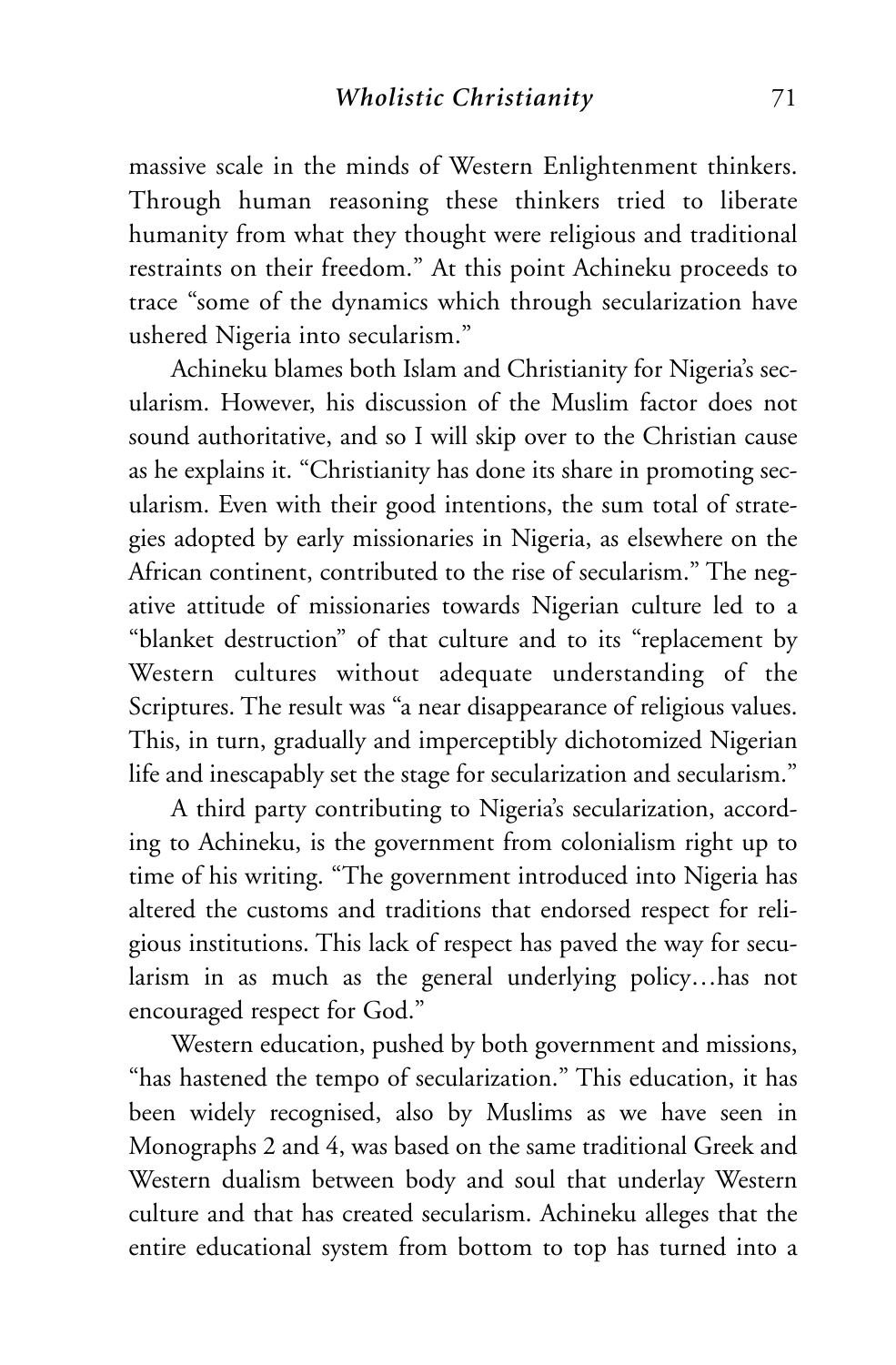"big threat, since the struggle against religion has become an inseparable component of the entire national policy on education."

In the midst of all these and other factors we have no room to discuss, "secularism succeeded, because Nigerian Christians never developed a theocentric approach to life and society." Many Nigerians have accepted this prevailing secularized situation and have thereby undermined their fidelity to the Christian stance and the vision of reality which underlies it.

#### ▲ *Privacy Of Religion* \_\_\_\_\_\_\_\_\_\_\_\_\_\_\_\_\_\_\_\_\_\_\_\_\_

An important component of the Christian package is the privacy of religion. This combination of secularism and privacy is no accident, for secularism has always sought to push religion out of the public square into the realm of the private and personal. As Sue Careless put it in the Canadian context, "Modernity [here a synonym for secularism] was thought to lead to a secular state where religion would become so personal and privatized as to be virtually irrelevant to public life. It would have no real influence in the public square."12 So, it is not an accident that privacy plays a role in the Christian demand for secularity. It is a term straight out of the language of secularism and thus betrays something about the origin of the cluster of ideas under discussion in this chapter. The two have always gone together.

The concept has become important in the Nigerian context not because of its own significance in the Christian scheme of things so much as a tool to counter the Muslim version of the public nature of religion. Of course, both religions have their private and public sides. The former has to do with the personal faith in God and relationship to Him, while the latter deals with the external side of religion where it touches your neighbour and all of society. In the Nigerian conflict, Christians often emphasize the private aspect; Muslims, the public. In a sense, they are thus comparing mangoes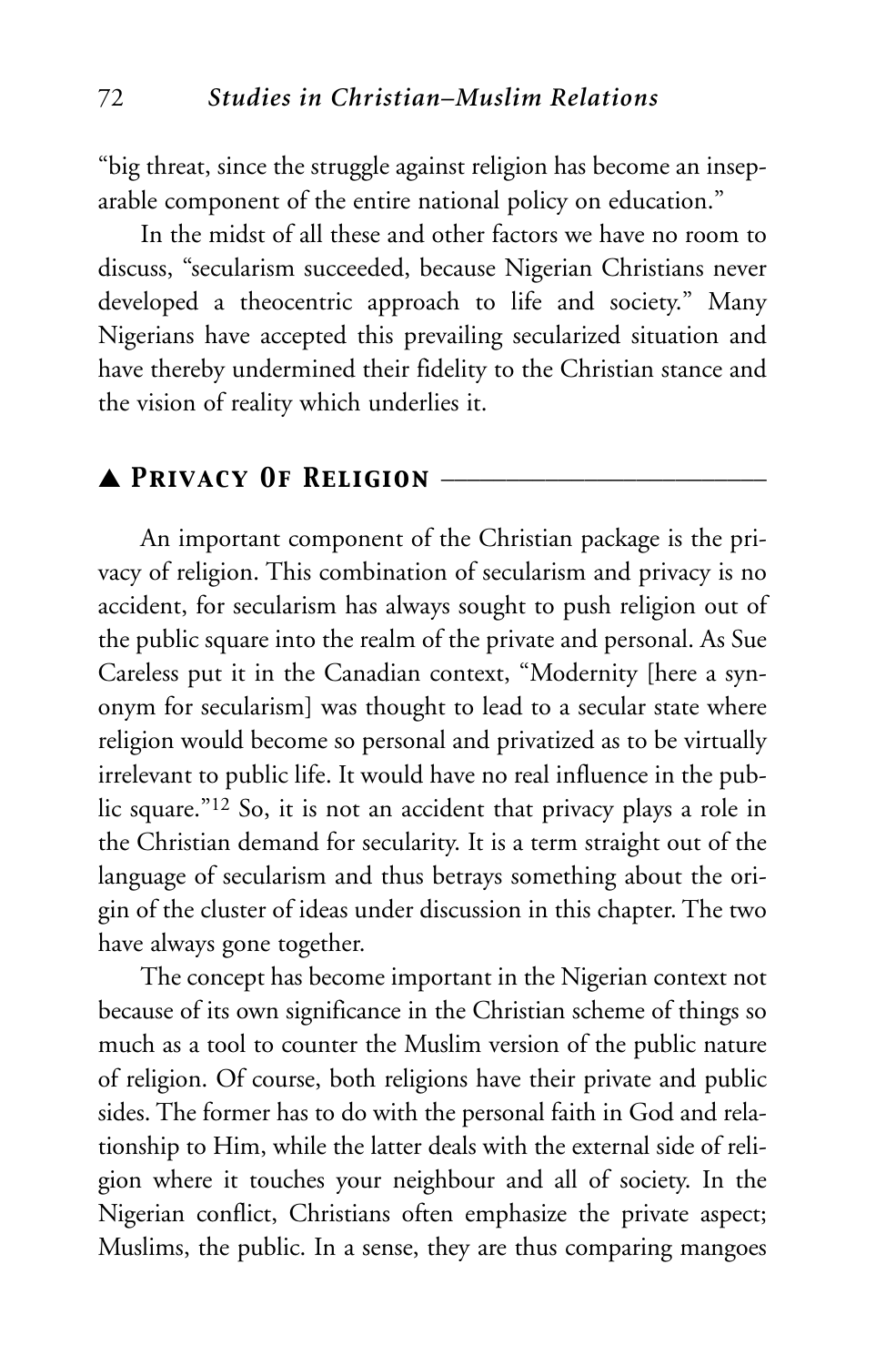and avocados and often talk alongside each other. When push comes to shove, Christians will frequently strongly emphasize the public or wholistic aspect of religion as well, as we will see below.

Nevertheless, under the dual influence of the missionary heritage with its undeniable pietistic strain13 and the Muslim pressure, Christians, even when there is no need for it, frequently resort to the language of privacy, often carelessly, without thinking through the implications. Already during the earliest phase of the struggle for secularism, Babatope suggested that for religion not to become socially divisive, it should "at best be considered a private affair."<sup>14</sup> Opogu posited a sharp delineation between religion and politics. The former concerns man's relationship to God and has to do with his conscience. It is personal, whereas politics is a public concern.<sup>15</sup> Aredola, while emphasizing the public function of religion, instinctively throws in the comment "Religion, though private, [is] personal and individual."16 Ali Lamido insists that the Christian religion is "personal" as over against a religion imposed by force.17 Okezie Chukwumerije asserts that "religion is an intimately private matter. A pact with God is usually made in the privacy of one's heart and soul. A relationship with God is a personal affair." His view is that "the state ought not to be concerned with it. While the state may regulate individual actions that impinge on vital societal interests, it should not be in the business of superintending the relationship between individuals and their God. This is especially so in a multi-religious and liberal society, where practitioners of different faiths are expected to live peacefully together."18

Many of the people featuring in Tsado's interviews affirm the importance of the privacy issue. Braithwaite: "Religion to my mind is a private affair." Helen Gomwalk: religion is more of a personal thing than a political issue. You may remember various earlier statements on the issue in this chapter. CAN asks the government to "ensure that religion remain the private concern of the individual." Okogie states, in public you "forget about your religion because it is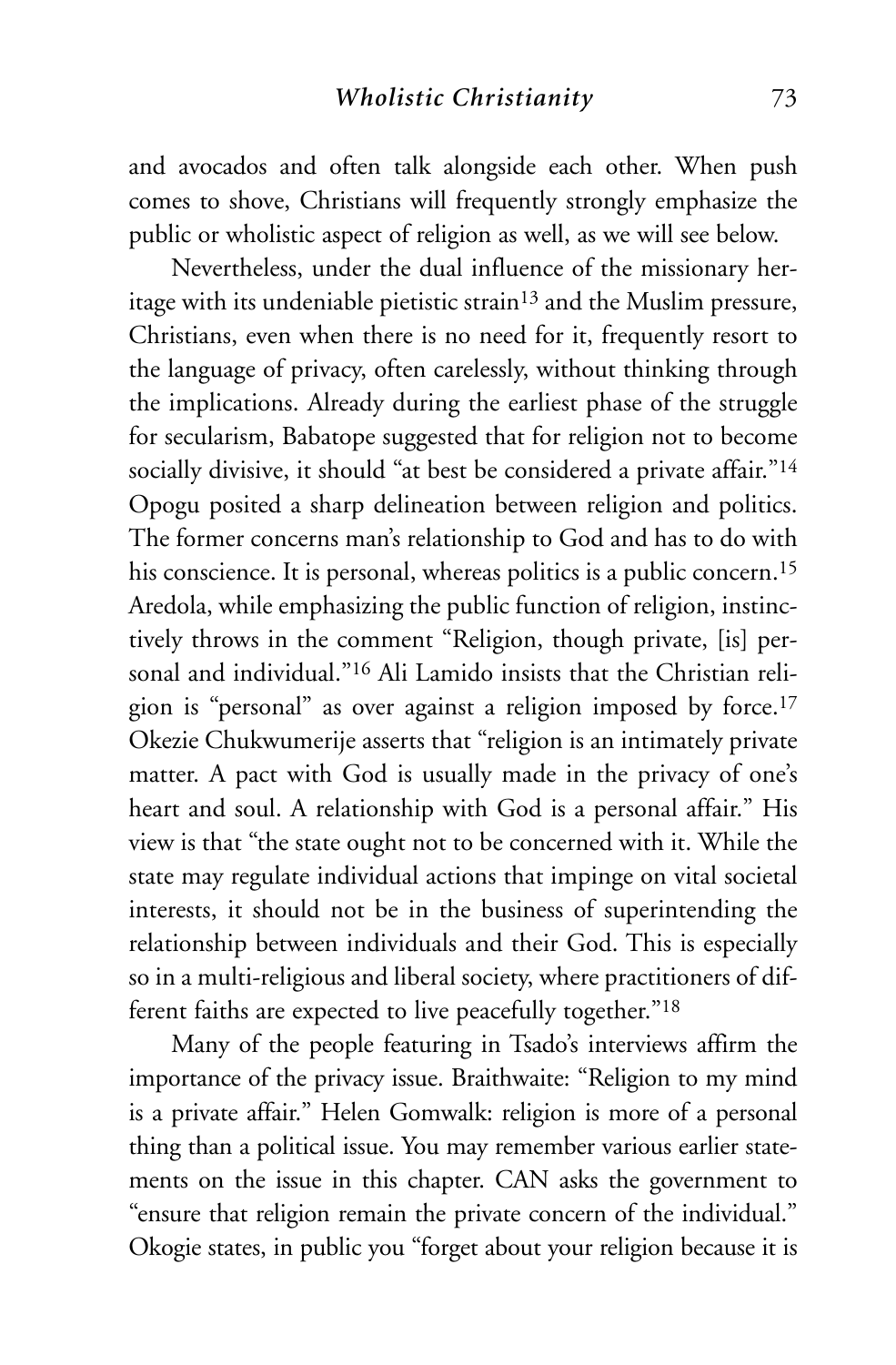a private affair between you and your God."19 Tanko Yusuf endorsed CAN's insistence "that religion is indeed a personal affair and cannot be legislated." He expected that both "moderate Muslims" and Christians "could see that in a multi-tribal, multi-religious Nigeria, the law has to acknowledge that religion is personal."20

One of Tsado's interviewees, Obadiah Tebu, has a different approach. Almost fusing private and public, he advises that a "leader's private life should be an important aspect in measuring his sense of responsibility. The true quality of a leader should be mirrored through his private life, because what he says officially may not carry weight, if what he does privately contradicts it."21

Bamigboye, after assuming constitutional secularity and emphasizing its provision for freedom of conscience and religion, then rather strangely jumps over to the privacy issue as if that, too, is implied in that provision. "Thus," he declares, "religion and beliefs are entirely private matters under the Nigerian constitution, subject entirely to the conscience and discretion of an individual. It establishes a pact between a citizen in his entirely private capacity and God."22

Not all Christians agree on the privacy issue. Of course, all recognise that at the heart of religion is our personal, private relationship to God. The disagreement is about the role privacy plays in the function of religion in society. Wilson Sabiya disliked the privacy concept as applied in the current struggle. He strongly railed against Ibraheem Sulaiman's23 description of the Christian religion. He was incensed at his Gumi-like contemptuous dismissal of Christianity: "Anything outside Islam is superfluous and irrelevant." Even worse was "the most mischievous, spiteful and most insulting" statement of Sulaiman that "The Christian idea of religion is that it is a private affair between man and what he worships, and that it has nothing to do with public life."24 Sabiya disliked the privacy concept, because in his mind it would reduce the scope of Christianity. He vigorously supported a more wholistic approach as I will show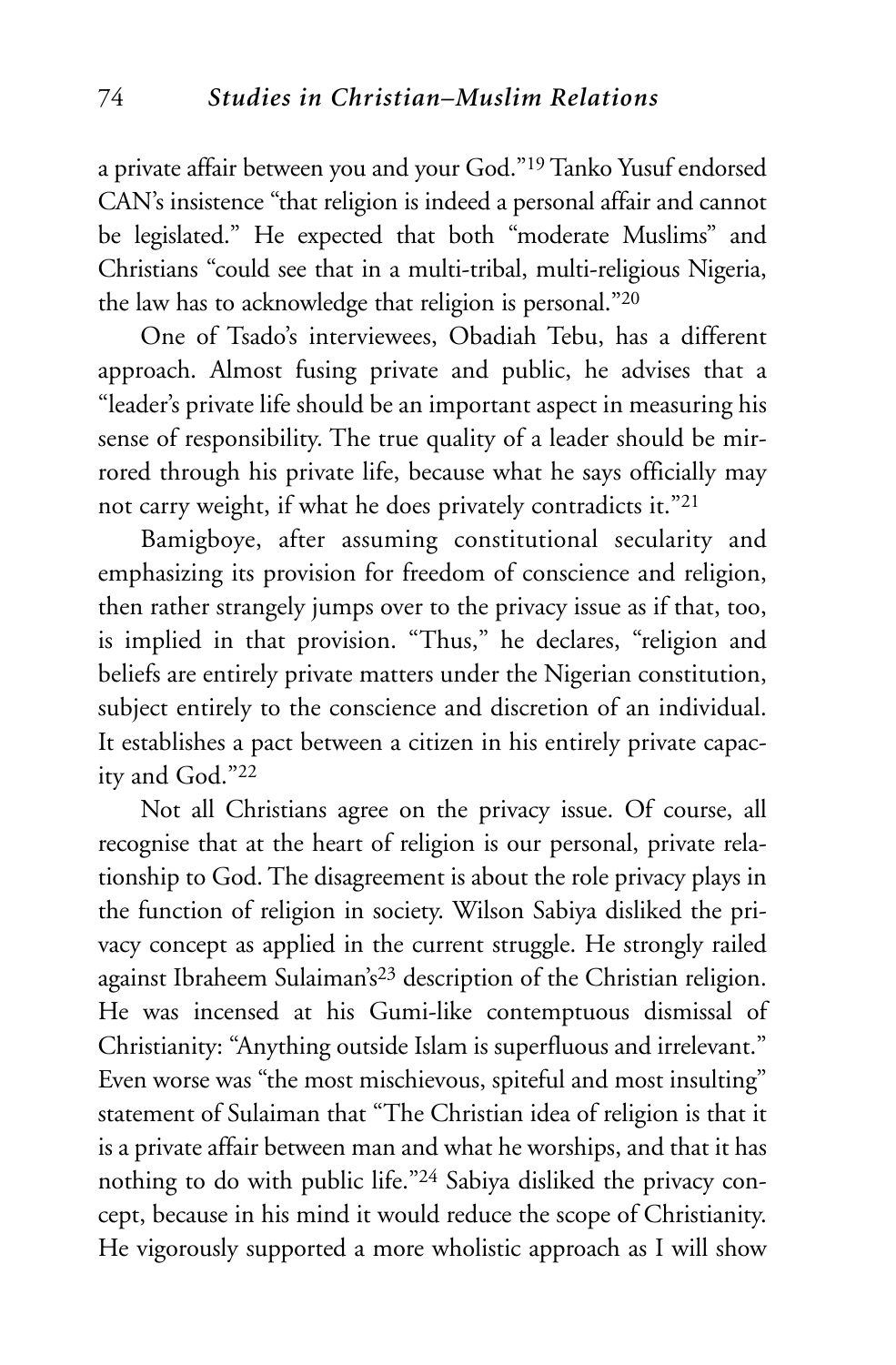in the section on "Wholistic Religion" below. Before moving on, though, I must confess to being puzzled at Sabiya's strong reaction against Sulaiman's description of Christianity as private. After all, who are Sulaiman's teachers, if not Nigerian Christians? Does he not merely echo the mainstream Christian voice?<sup>25</sup>

Simeon Ilesanmi is also strongly opposed to this emphasis on religion as private. To him, the privatization of religion has always gone hand in hand with its domestication. This combination, he alerts us, "is not only inappropriate for the Nigerian context, it is also already being heavily criticized in the Western world, where it originally enjoyed preeminence of place as an outgrowth of the liberal outlook…" The very thesis of his excellent book is that the "fundamental premise" of those who posit "a dichotomy of life in which religion is assigned a private role, while the state is defined co-extensively with the public" is "significantly flawed." "Although religion and politics are different realms, they nevertheless need each other." The privacy notion did not arise in a Christianfriendly atmosphere. Many of its advocates have as their "ultimate goal" to "banish religion from society because it represents for them a kind of…irrationality, something that citizens of a modern state would do better to avoid." Those who bring religion into the public square are considered by them as "extremists, menacing voices of a resurrected past, obstacles to modernity." Religion in the public square is "seen as flashes of political insanity."26 That's the intention of those who originally started advocating for the privacy of religion—and that often is the intention of governments who emphasize the privacy issue.

Ilesanmi goes even further. The privatization of religion is dangerous, for "confining it to…small spaces increases the potential of its explosiveness…" "Private religion" is an oxymoron: "Because religion is about the ultimate good of the whole of human life, it will be untrue to itself if it accepts the private niche..."<sup>27</sup> When Christians use that kind of terminology, they are clearly playing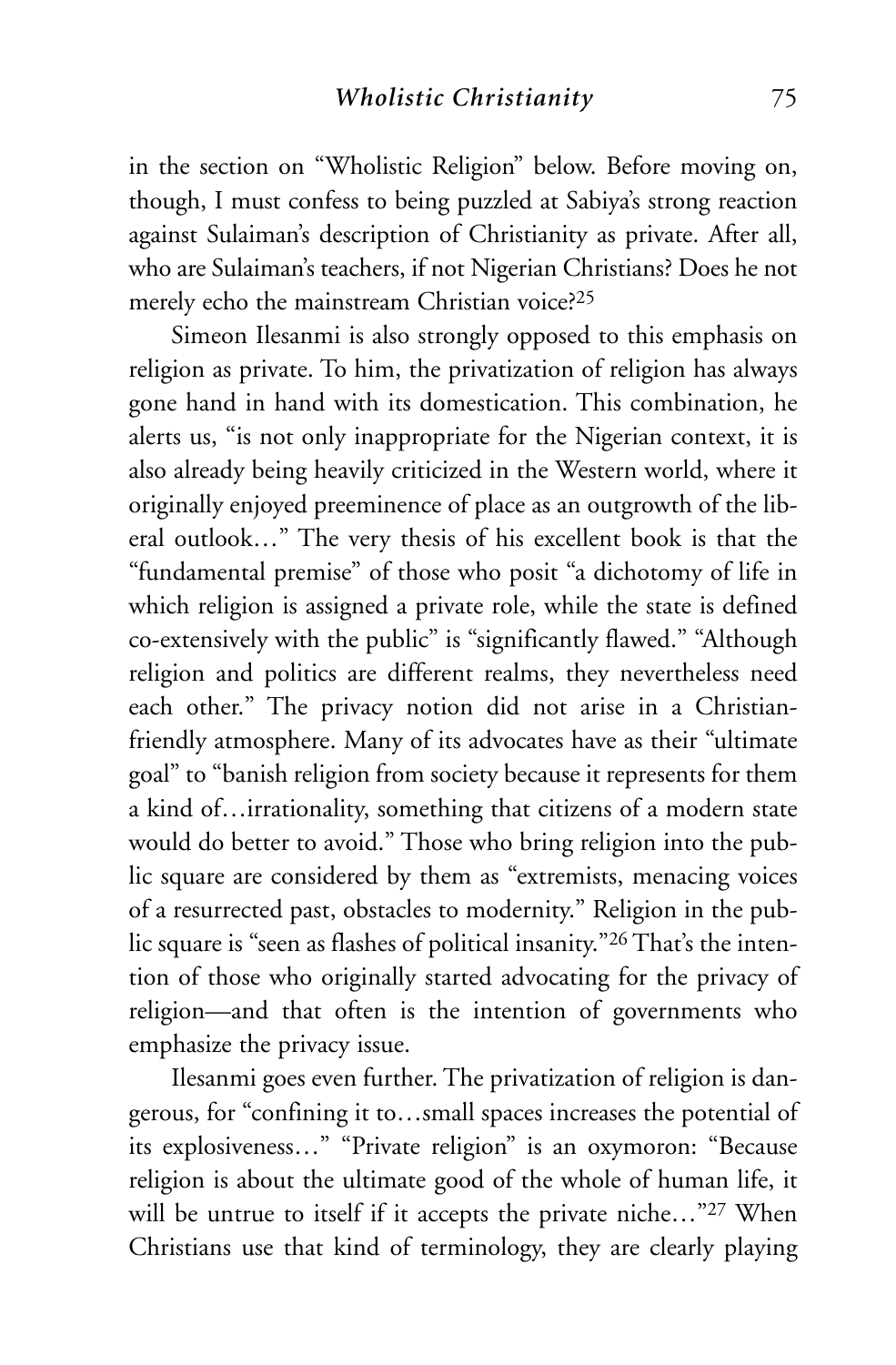into the hands of their enemies and confusing Muslims—please notice the distinction I am making here!

In spite of these protestations against the notion of privacy, the majority opinion leans towards the privacy notion. Rotimi Williams, a legal luminary, represents that opinion well: "While as individuals we are not secular in the things we do—we are religious and strive to abide by our respective religious creeds and injunctions—we should as a multi-religious nation have a secular approach to our conflict resolution."28 That pretty well sums it all up.

It is a blessed contradiction that, after all this, most Christians in fact do insist on the public nature of their faith. It's the function of the next section to ferret that out.

## ▲ *Wholistic Religion* \_\_\_\_\_\_\_\_\_\_\_\_\_\_\_\_\_\_\_\_\_\_\_\_\_\_

When you weigh all the materials in this chapter so far, you could get the impression that Christians want their religion totally private and absolutely kept out of the public sphere. That, in fact, Christianity and its adherents have little to contribute to the public square. The logic of the preceding materials in this chapter can easily lead to that conclusion. The main stream attitude of the Nigerian Christian community has actually been along that line. In Monograph 3, I quoted from CAN's *Leadership in Nigeria* to the effect that missionaries had discouraged Christians from political involvement and considered it a dirty no-go area. Christians "have too often fought shy of conflict…and preferred a quiescent alliance with the existing social order," an accusation Muslims repeatedly hurl at Christians as noted in Monograph 4. CAN locates the reason for this tendency in the influence of Platonism, "the prevailing philosophy of the early Christians" that has "encouraged Christians to think that only a spiritual dimension of life mattered to God. The material and historic world was of secondary importance." This perspective led to "the separation of Church and State." It "is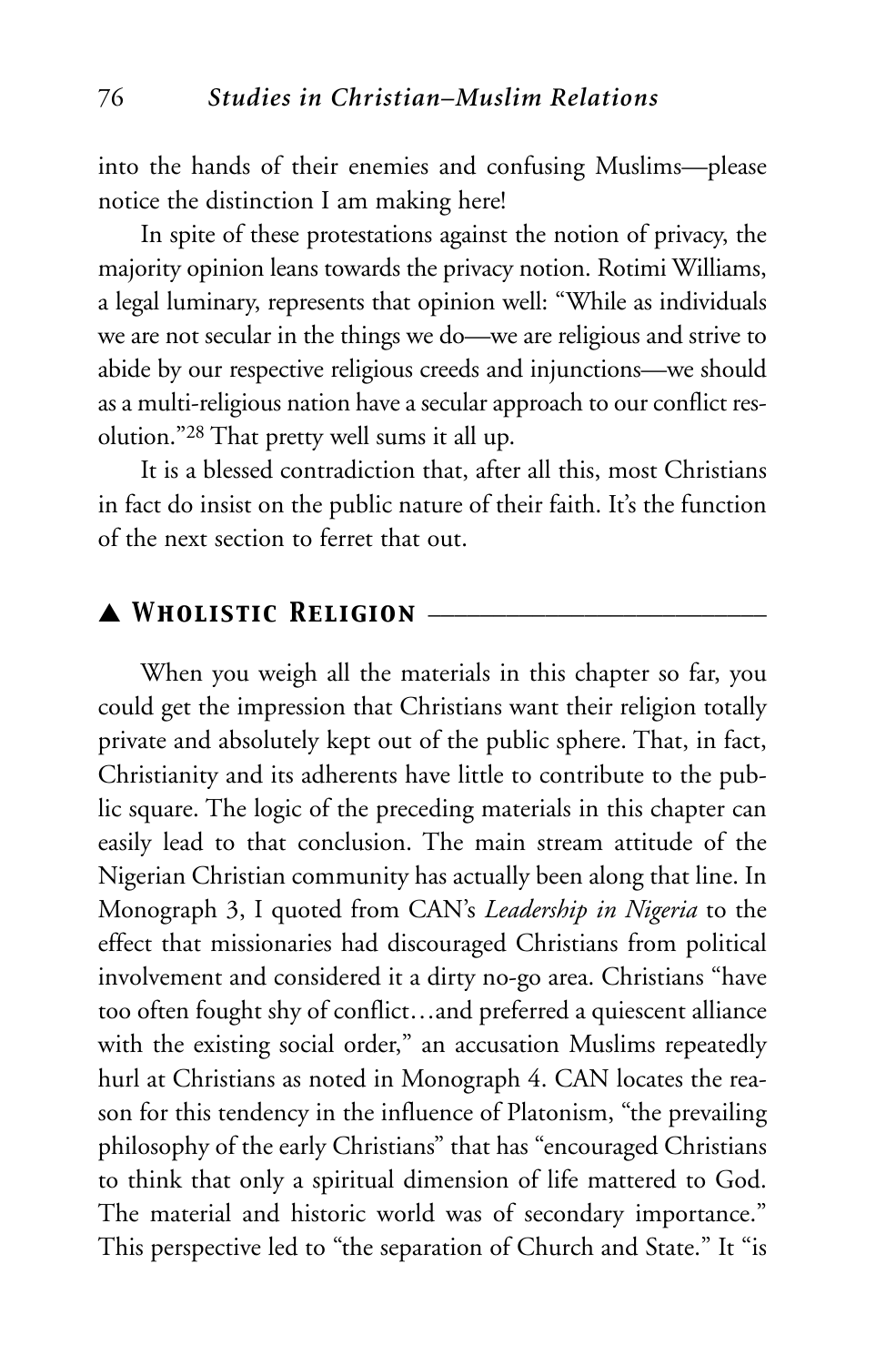attractive to Christians today, because it narrows our field of view to the Church and makes life manageable by limiting our duty to secular society."<sup>29</sup>

Takaya makes the same charge, saying that Christians are divided on this issue because of the missionary teaching "to stay clear of the politics of the day, justifying this by reference" to the Caesar passage.30 In my own doctoral studies I had discovered the same situation. Politically inclined sons of the early Middle Belt Church, David Lot, Azi Nyako and others all testified to ambivalence on the part of missionaries when the former indicated their political interest.31 All of this was further corroborated throughout my three decades in Nigeria. Fortunately, most missions let up on their negative attitude later on,32 but by then a lot of damage had been done and ground lost.

Though various types of secular scholars have over the years attempted to separate religion and politics for their own doctrinaire reasons, Falola is critical of such attempts. "It is improper to assume that religion and politics can easily be divorced in a theoretical framework; such a separation would be exaggerated or even artificial, since in real-world situations religion and politics are inextricably bound up in one another to some degree," he argues. "This separation has never been total," he continues and finds that the current consensus is that the relationship "is and will continue to remain important."33

Ilesanmi also resists the separation. He rejects the notion that "the development of public policy is a purely secular or political endeavor, or merely economic or technological in scope." His book is one determined battle to overcome these secular dichotomies. "My explicit theoretical aim," he states in his conclusion, "is to challenge the conceptual dichotomy between religion and secular life." These dichotomies have led religious studies scholars to concentrate on narrow "ritual, missiological, and exotic manifestations of faith systems…while political theorists and scientists continue to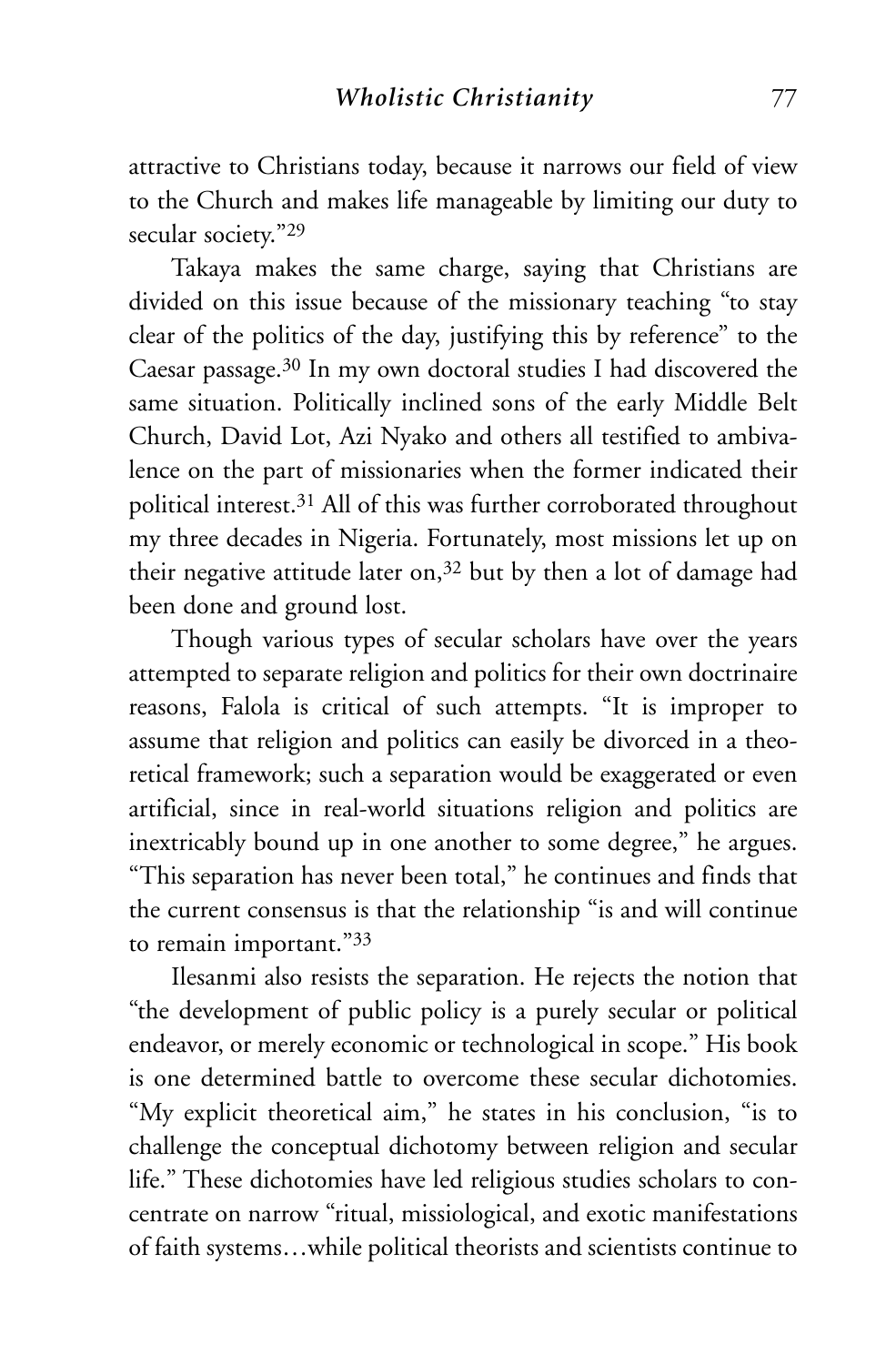perpetrate the secularizing reductivism of viewing religion as archaic and anachronistic." He berates this situation as "intellectual sectarianism<sup>34</sup>

The above academic recognition of a close relationship between religion and politics is also reflected in the situation on the ground in Nigeria. Though Christians did indeed seek to keep a separation for some time, the flow of events soon squashed that disastrous ideal. Two major events of the 1970s, the government takeover of Christian institutions and the Constituent Assembly, resulted in the positive side effect of increased political awareness and interest among Christians. They were no longer content to just be left behind in the dust. In Monograph 3, there is already a section in which Christians criticize their fellows for not bringing their faith to bear on the public square. Though I am not suggesting complete unanimity, the popular idea has increasingly become that faith should have a bearing on culture in general, including politics and government. The compartmentalization suggested in the earlier materials is not meant to be as stark as it seems at first glance.

Kukah tells the story about how Christian leaders began to take up the political challenge. At a time when people were tired of empty promises and the familiar faces mostly associated with corruption, various Christian leaders answered the new challenge by running for high offices. Though most fell by the wayside, a few made it. Solomon Lar, a lawyer and member of the Church of Christ in Nigeria (COCIN), a Plateau-based denomination, became Governor of Plateau State and moved on to become a national politician. In fact, the Langtang community, a COCIN stronghold, produced such an unusual number of Christian military generals who subsequently moved over to politics, that people sometimes talk of the "Langtang Mafia." Two Middle Belt clergymen ran successfully as governors.35 Moses Adasu, a Catholic priest, became governor of Benue State. Jolly Nyame of the United Methodist Church, is at the time of writing in his third term as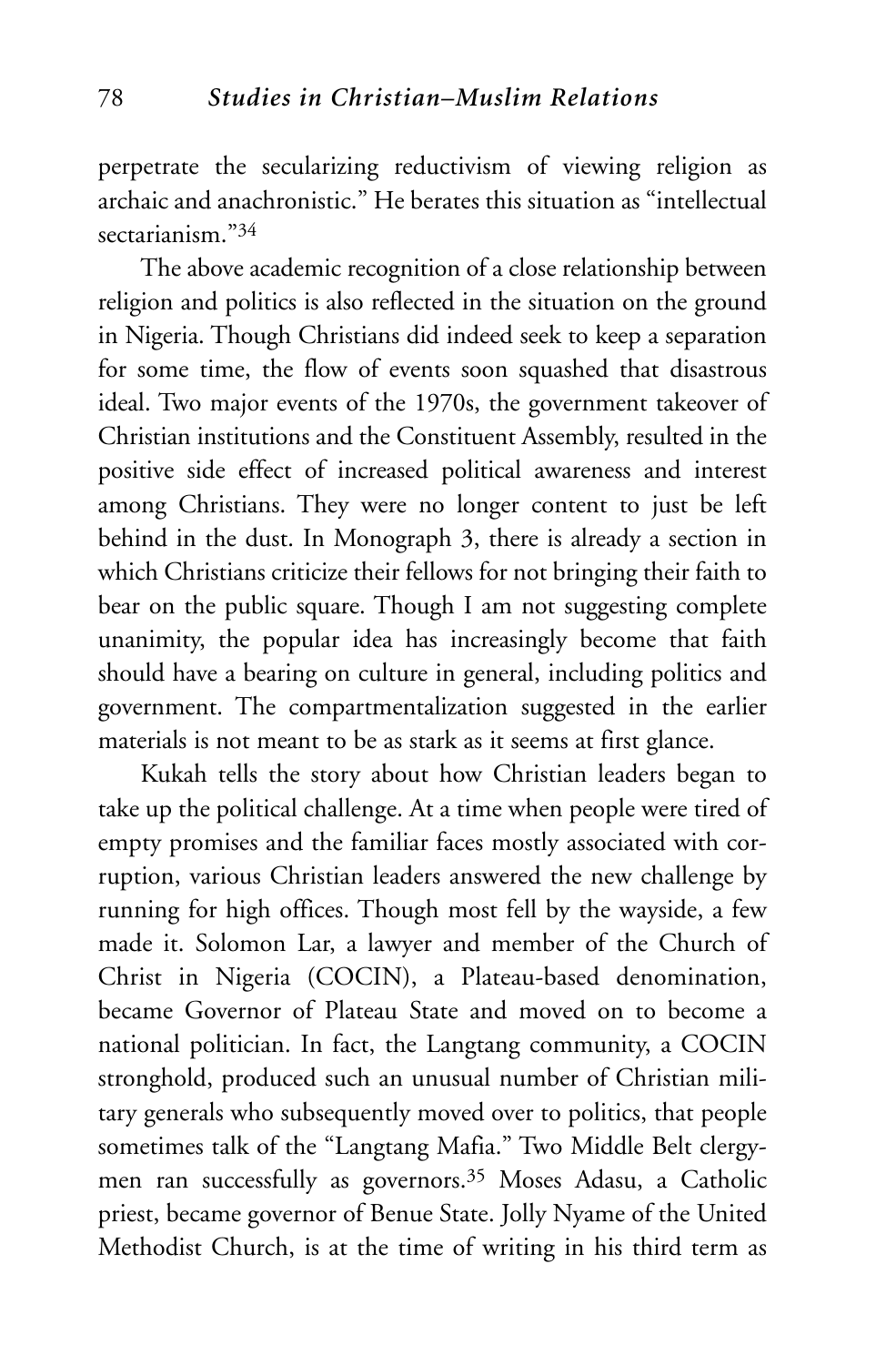governor of Taraba State. Unfortunately, some Christian politicians subsequently brought shame to the Church. But the barrier that kept Christians from the fray had vanished. The community became more wholistic in its approach to both politics and government and encouraged its members to get their hands dirty while keeping their consciences clean.

More than a decade later, Kukah, now in his new position as Vicar-General of the Catholic Archdiocese of Kaduna, stood before a gathering of northern governors. He indicted them "for aiding underdevelopment in the area, using religion as a cover-up for injustice," a charge familiar to readers of earlier volumes in this series. He suggested a positive role for the clergy with a political thrust. They "must see themselves as owing the duty to preach peace where there is injustice." Both Christian and Muslim leaders must confront "their governors on issues that would retard progress…" He declared he sought to undermine the common but false impression "that the role of religious leaders is merely to exhort their people on blind obedience in the face of injustice, bad governance and irresponsible leadership." Criticizing both governors and clergy, he asked pointedly, "When a governor prefers to buy a hand-chopping machine first, instead of fertilizer or a tractor for this poor farmer, what should religious leaders say to him? When a governor prefers to shut down his state and carry all his cabinet to Mecca every year, when the classrooms have no textbooks and teachers are not paid, what should religious leaders say?" Many religious leaders are no better than their political counterparts. "Some religious leaders," Kukah charged, "mask their selfish interests by refusing to tell these public officials what is right, while pretending that they are helping the leaders to uphold righteousness by offering dubious and spurious prayer sessions."36

Stop press for a personal aside directed to my brother and friend Matthew. I always appreciate your speeches and writings. They are always pungent and penetrating. My reaction is invari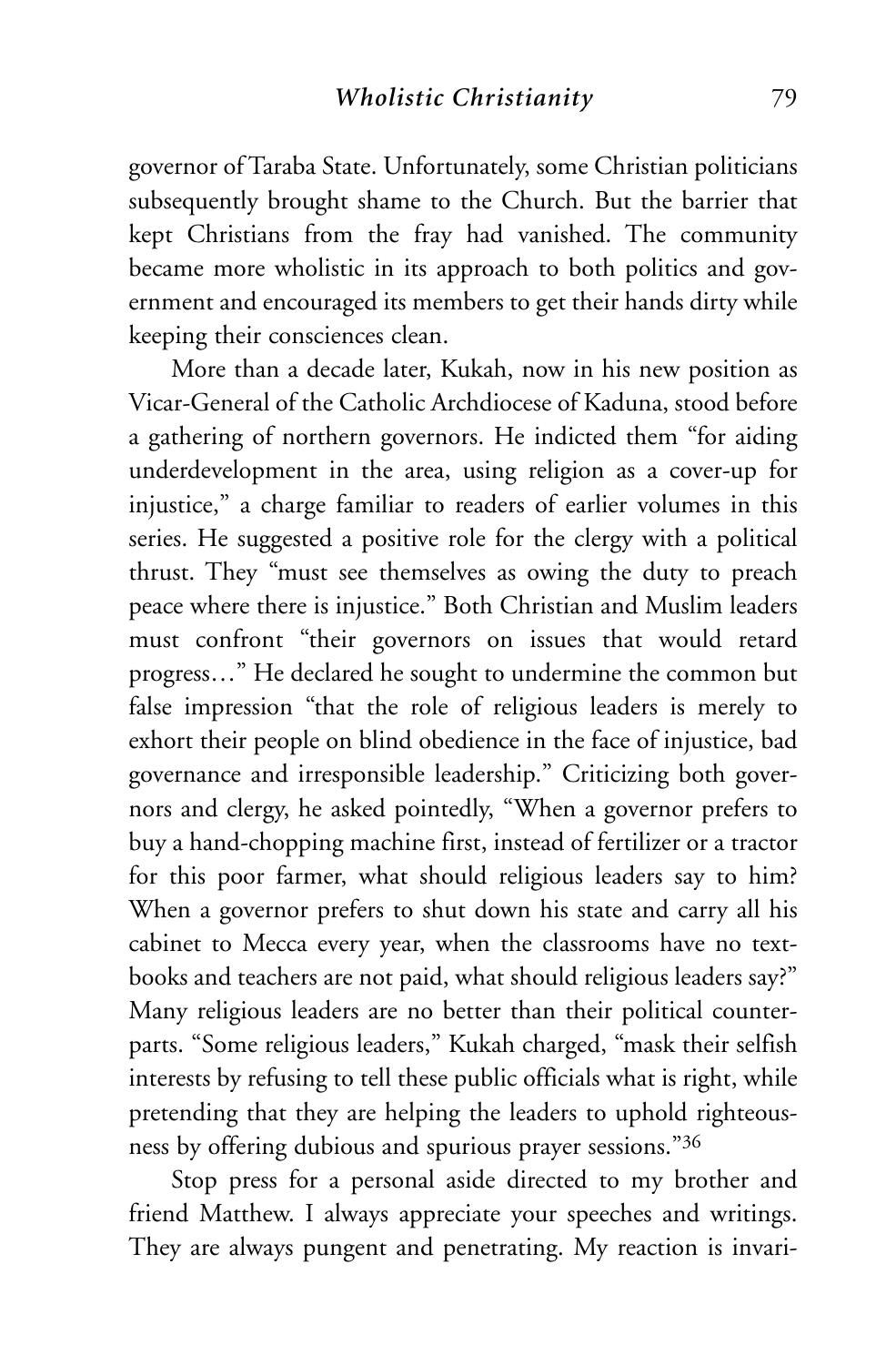ably, "Well spoken, brother Matthew!" But I do constantly miss some elements in this Christian campaign in which you are such a prominent spokesman. When is it time to go beyond words and speeches? And when is it time for the clergy to move away from centre stage as spokesmen for Christian politics and replace them with the so-called "laymen" or "laywomen" to take action in the name of Christ? What is *their* role? This governors' forum would have been the perfect occasion to put these governors on notice that there is a whole Christian army out there in the political sector, ready to strike a *political* blow as *Christian politicians*, not merely clergy whose political role by definition is restricted. Christian witness in politics, I intend to show in Part 2, must be carried out primarily by Christian politicians rather than clergy. It is time to give them their rightful place and put the spotlight *and* burden on them. End of aside.

Though Youth CAN insists on secularity and the other components of the perspective we have analyzed so far, it also insists that "religion and politics cannot be sealed into mutually exclusive airtight categories." Without arguing the point, it affirms that "life is religion, politics is religion, and worship is religion and business, religion." Religion is "a weapon to prevent economic injustices, political, social and brutal repression, de-humanisation, denial of fundamental human rights." "Religious people should be creative rather than destructive, by bringing critical responsible judgment to bear upon our body-politic."37 Ah, as a current television commercial puts it, "Now we're get'n somewhere." Or the King James version of Psalm 8:2—"Out of the mouth of babes and sucklings hast thou ordained strength…" It is amazing how this youthful voice, free from vested interest, cut through the fog by its recognition of this profound integration of religion and culture. This voice finds its echo in Part 2.

Ernest Shonekan, a Christian who headed a brief interim government in 1993, said his government would promote secularity,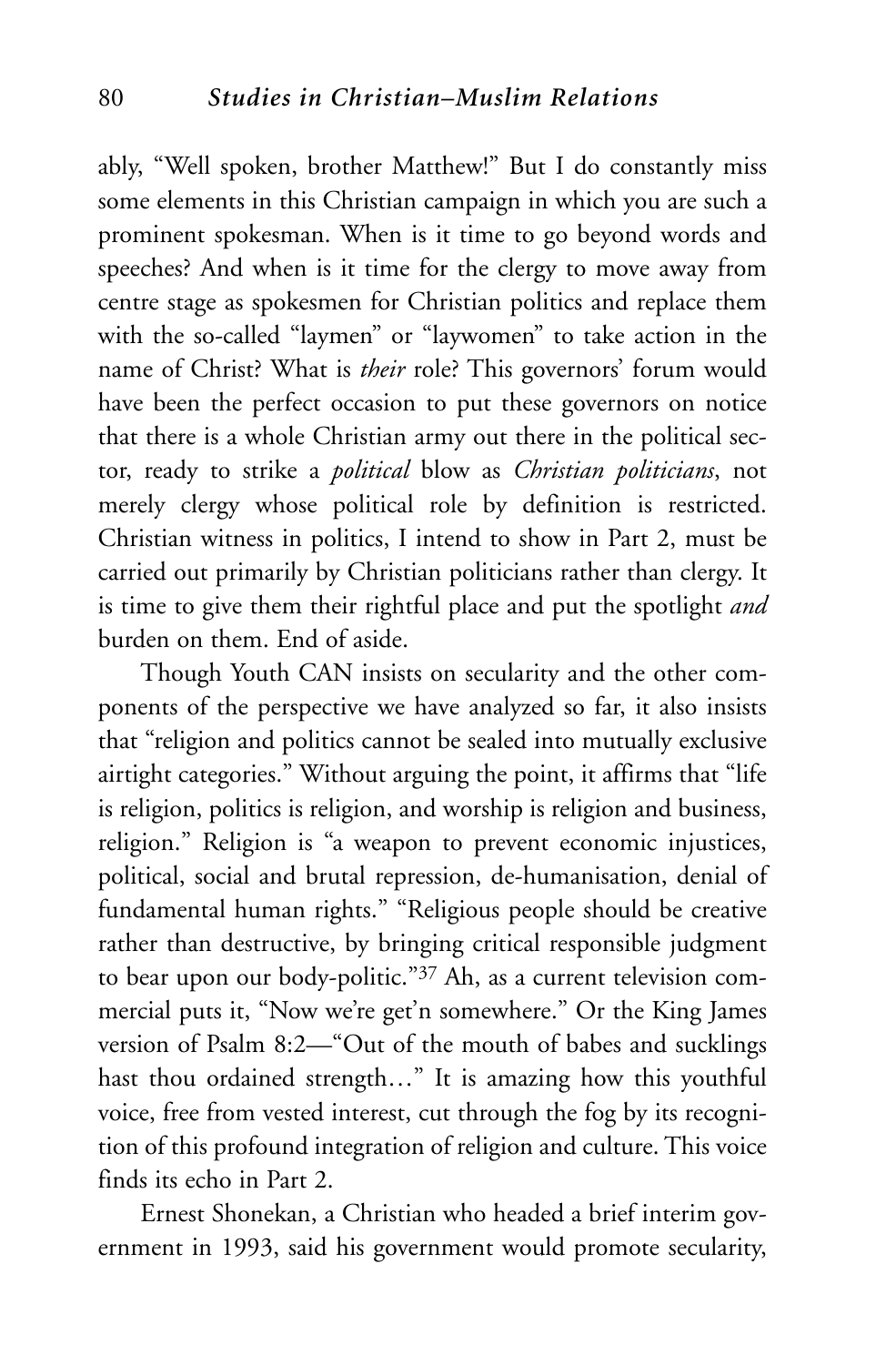but at the same time he sought the input of religious leaders. In fact, Nigeria being an undeniably religious country, he aimed to set up a committee of both Christian and Muslim leaders to advise the government.38 Similarly, Catholic clergyman Aguwa assures us that secularity does not mean antagonism between religion and state. The state and the various religions can co-operate in matters of public interest. Neither religious indifference nor secularism are insinuated, he writes.39

Samu'ila Gani, a pious man with a lifetime of experience as a highly-placed civil servant and politician, writes that a government that does not "emulate the standards of the Kingdom of God cannot stand." Christians should "transform dirty politics into a clean and attractive game. To leave politics because it is dirty is to abdicate our responsibility as the light of the world." Ditto to Christians in government. Christians in politics will bring others to Christ and enhance "the work of the Lord." "Believers who work in public offices must be glowing lights for others to see. Christians should not light their lamp and put it under their table."40

The Zaria branch of the Nigeria Christian Graduate Fellowship decided to engage in a "search for a new political order." Jerry Gana, leader of the Fellowship, followed his own advice by moving into high political offices like Minister of Information and Presidential Advisor. His contribution to that search at the time was to suggest a broad-based political programme for Christians. It would make interesting research for someone to compare that statement with Gana's actual performance at the top.<sup>41</sup>

All the persons interviewed by Tsado $42$  are of the same opinion on this score. Okogie warns that "unless the nation can come back to God, to put Him first, then the future will be bleak, because the fear of the Lord is the beginning of wisdom and if that fear is not built in us, we are bound to perish." Abashiya comments, "The events of recent years have shown us that it is a big mistake for Christians to stand aloof and allow only non-believers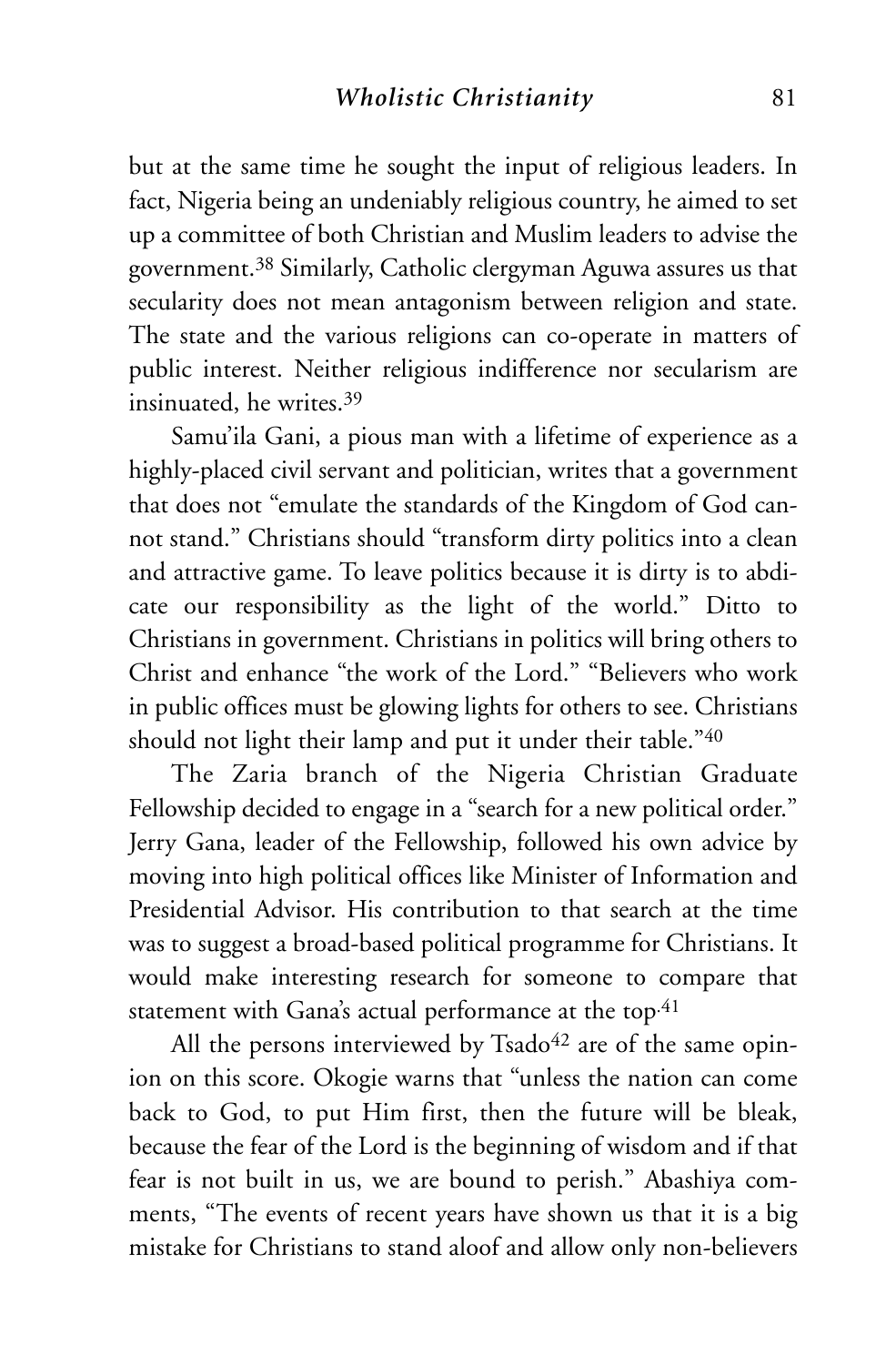to participate in politics. Christians have to be interested in politics to the extent that keen and committed Christians will be involved directly." Themes that keep cropping up in the interviews are those of "integrity in management" of resources, corruption, materialism, the need to move from non-involvement in government and politics to involvement, practicing "authentic" faith, the danger of manipulation of religion. Christians are to move in and practice their faith in all these sensitive areas.

CAN also favours a positive approach to politics and government on the part of Christians. It rejects the traditional heritage that considered involvement in government "blasphemous." Politics may be dirty, but who will clean it if not Christians? If Christians do not get involved, the vacuum will be filled by demons. "Christians ought to be interested in politics, which is the vehicle used in reaching the position of leadership in this country. Genuine, properly born-again Christians, filled with the Holy Spirit, should come and contest elections." When this becomes true, then "light will replace darkness." CAN's book contains a chapter entitled "Biblical Grounds for Political Involvement" and discusses the issues under the headings of "The Creation Ethic," "The Kingdom Ethic" and "The Redemption Ethic." The entire chapter strongly advocates Christian involvement.43 The section on creation ethic is based on the Cultural Mandate and the image of God in human beings. The entire chapter is reproduced as Appendix 22. The statement is undeniable proof that CAN has made great strides in its struggle to overcome the dualistic missionary heritage that is further described in Part 2. It begins with the statement

*The creation stories present man as given responsibility over the world under God. In Genesis 1, the foundational notion of man as created in the image of God is presented in close association with the command to "have dominion over all the*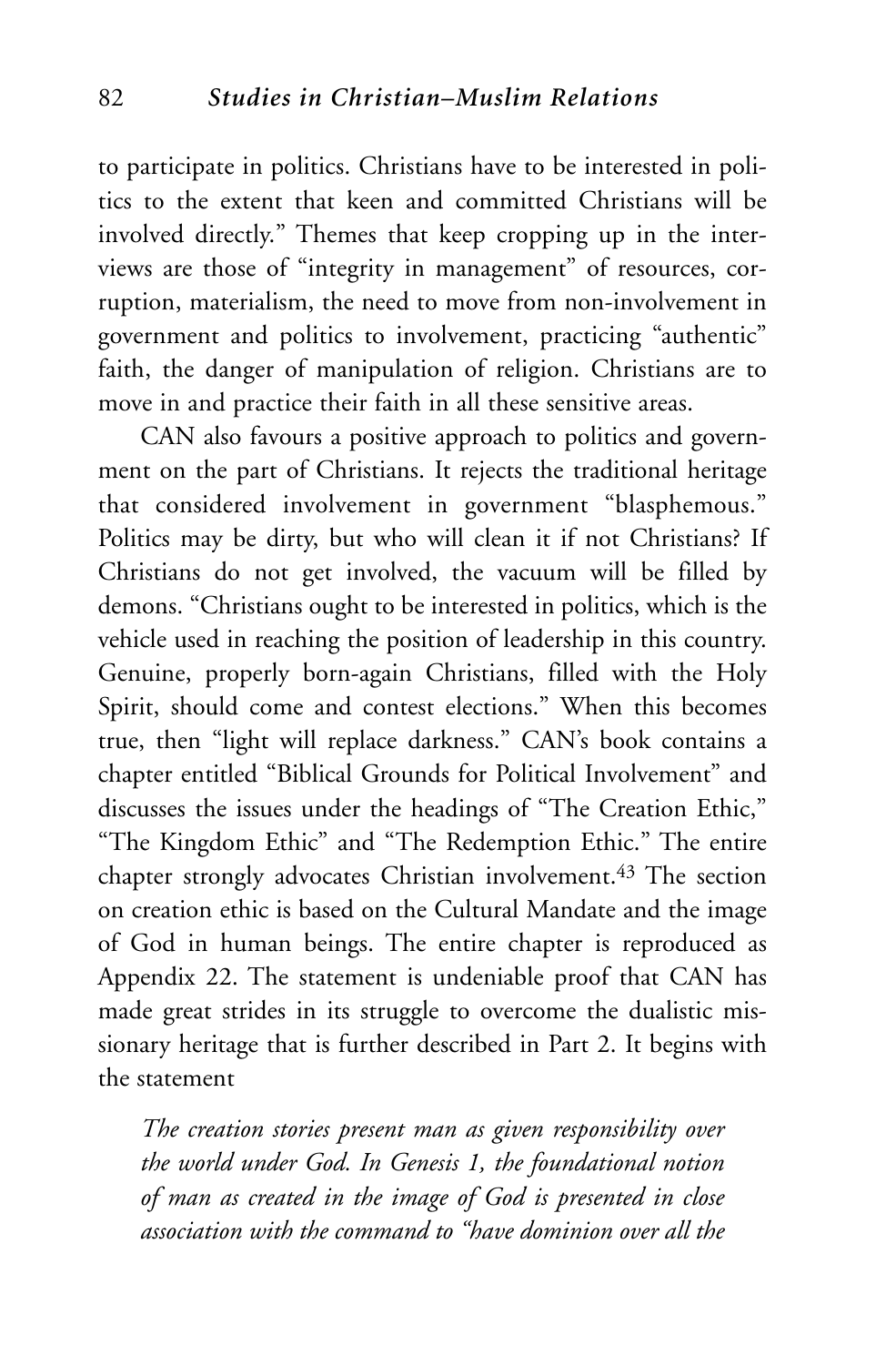*earth…and subdue it." For man to be like God, then, is for him to exercise creative management of the earth.*

From this discussion, CAN concludes that "Politics is integral to the out-working of this mandate. In the broadest sense, politics is simply the way in which man organizes himself corporately so as to preserve order and to exercise responsible development of the world." "The Christian has no choice but to be involved politically—he is involved by belonging to the mankind God created." The question is not whether but how, in what manner. "Noninvolvement is a myth." When we do nothing, we support the status quo, which, in fact, is a political action.

CAN realizes that human beings are not merely individuals. We need to act corporately, for the earth is given to the human race, not merely to individuals. We need to "think and act together" as we develop the earth, including our social structures. Who are the agents to do so? "The local church should organize itself actively, as the servant of God and the community, to play a responsible part in local decision-making." However, "at the individual level, a career in politics is one of the most significant callings for a Christian to follow." Evangelism and social involvement "cannot be separated. The Good News is about reorientation of all dimensions of life—and that means politics."

CAN makes short shrift of the argument that Jesus "took no political stance in His work." "That," it argues, "was not how the Jewish and Roman leaders saw it." In fact, "Jesus seriously threatened every option presented as a basis for social organization in his day"—a statement followed up with some examples. One especially noteworthy one is His declaration of the limits of all human power in John 19:11. The upshot is "that political challenge is interwoven with the Kingdom of God and the out-working of man's redemption." Politics and redemption, then, are not two separate concerns or processes. CAN does not say it, but the spirit of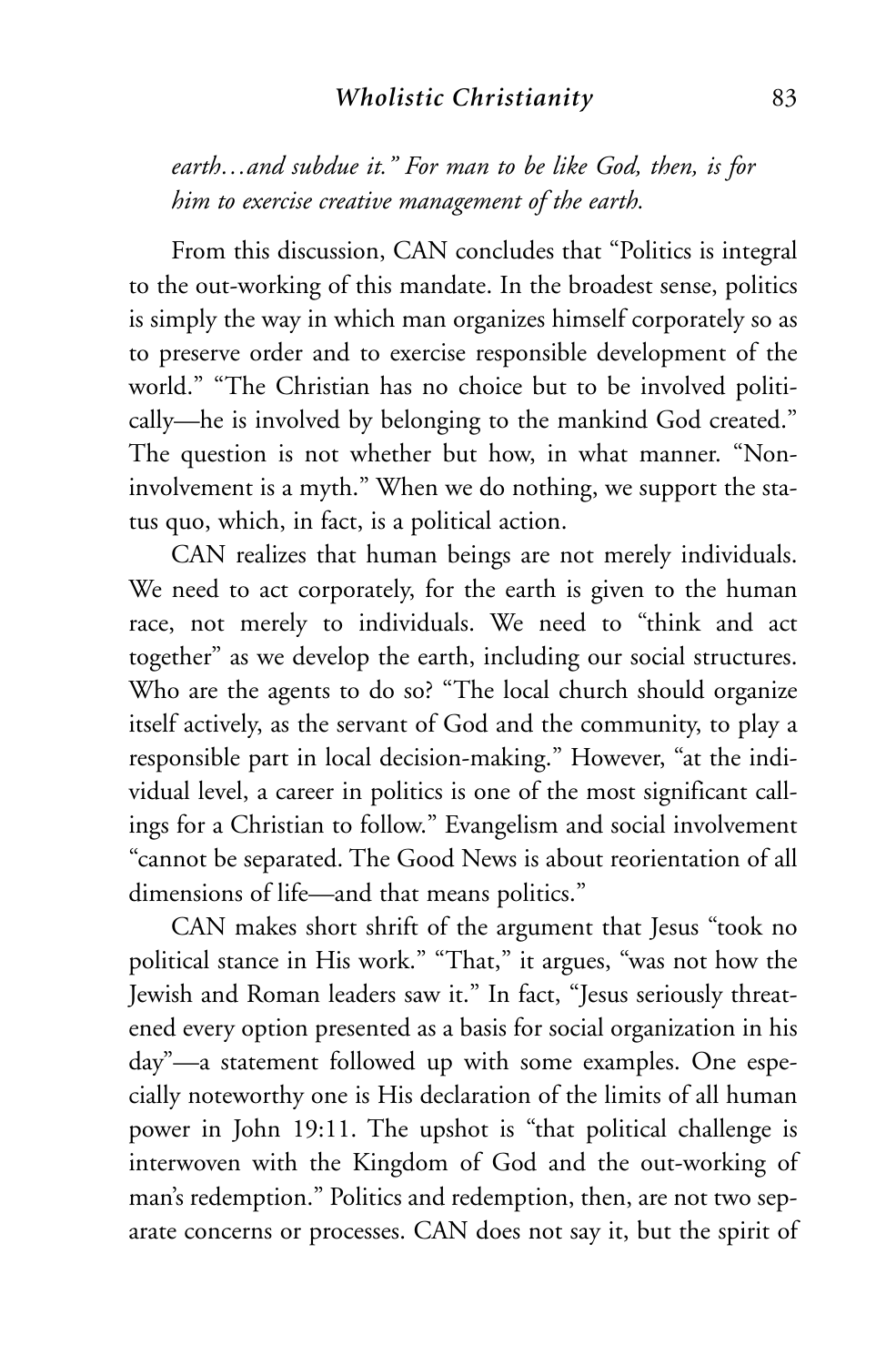the discussion is such that while CAN relates the two to each other, it would at the same time strenuously resist any attempt to identify them too closely.

The last two sections of the book deal with things Christians should do in the areas of government and politics—and they are all positive. One particular emphasis is worthy of note: "When the Christian passes from the realm of the Church into the political sphere, he is not passing out of Christ's dominion into the dominion of some other lord." "Political affairs, no less than the life of the Church, are within the dominion of Christ. The Christian in Nigeria should know that the same Lord who is confessed and acknowledged by the Church is also the Lord of the whole world<sup>"44</sup>

This perspective about the Cultural Mandate is one I have championed in a number of my publications. It is a major hallmark of Kuyperian thought that is enlarged upon in Part 2. While this perspective serves as a foundational issue in the latter tradition, it is unfortunate that CAN did not allow these concepts to function prominently in its work of nurturing the Christian community or in its interaction with the Muslim community. I am grateful for CAN's recognition of this perspective but also saddened that it was not given prominence as a platform on which to develop a Christian approach to both society and Islam. CAN thereby missed a great opportunity at both fronts.

The above paragraph is not to deny that CAN vigorously pursues political ends, but its practice is discoloured because this basic foundational perspective has neither been worked out further nor has it served as an important platform from which to launch out into society. It has been overshadowed by too much secular influence. Part 2 of this book may help CAN take this perspective out of hiding into the open. In the meantime, I highly recommend Falola's summary history of the organization, especially the section on CAN's aggressive political activities.45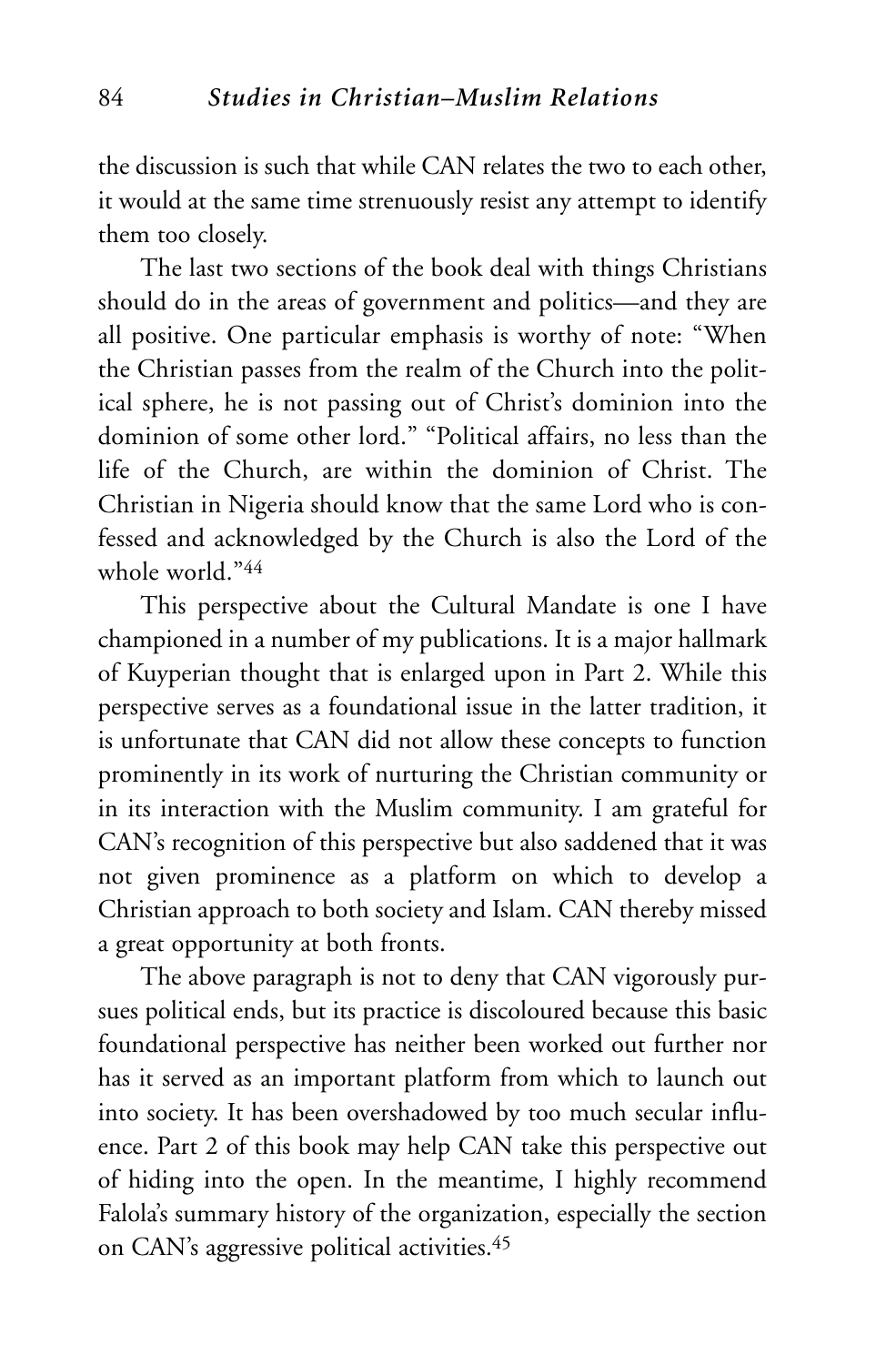In its 1988 communique, CAN challenged all Christians in every sector of life, whether in government, uniformed forces, business, education or professions, "to live their faith and stand up for their values and convictions. They should speak up in defence of their faith without fear, shame or compromise. The era of nominal Christianity is over."46

As it moved towards the end of the 20th century and into the new, CAN never tired of encouraging such Christian involvement. In view of the approaching 2003 elections, CAN's Executive Committee published a call for its members "to participate in the forthcoming general elections and also to contest elective posts at all levels." Every Christian is to get involved and drop the earlier notion that politics is a "dirty game." "It is time for people who have the fear of God at heart to come on board to cleanse the dirtiness in governance and to sanitize the bastardized system." It also encouraged church leaders to actively support their members who have taken the plunge.<sup>47</sup>

CAN in Ekiti State ran a seminar to enable Christians to get involved in partisan politics. Governor Niyi Adebayo gave a lecture at the occasion in which he complained that Christians had often neglected their civic responsibilities and then "turn round to constitute themselves into the critics of government." Christians should take an active part, he stated, and "ensure that Christ is the heartbeat of governance." The local bishop, Michael Olatunji Fagun, advised the participants to "rise up to their political responsibilities by seeking the mandate to rule. He urged religious leaders to commend those rulers who are "truly at the service of the people," but "condemn or warn" those who "are becoming a disservice to the people they govern." Another clergyman, Kunle Salami, urged Christians to fight against all the political vices that "make it hazardous for Christians to get involved in politics."48

Cardinal Okogie has long been CAN's main national mouthpiece, while he also represented the national Catholic voice.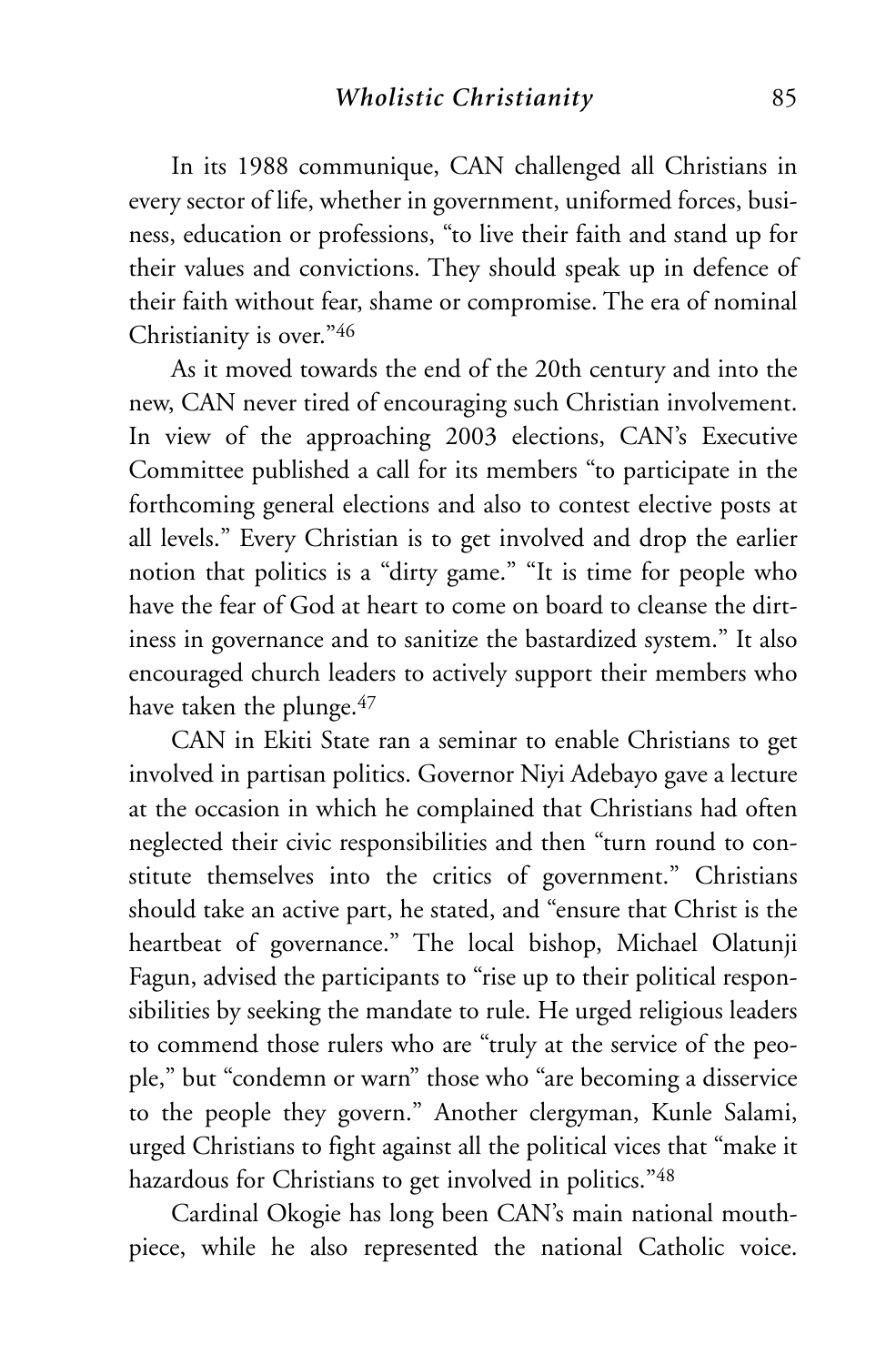Though he appears as one of Tsado's interviewees, more needs to be said in this context of this very noisy leader.<sup>49</sup> Falola describes him as the Christian answer to Abubakar Gumi. His basic position is that "religion is the vital force behind the development of a nation. When it is neglected, disharmony, destabilization, oppression and collapse result." He describes himself as "engaging in political issues." He is interested in politics because "politics is the only way to understand 'the soul of man.'…One must take both religion and politics seriously in order to maintain the balance between body and soul." His experiences in Nigeria's civil war have "taught him that priests must go beyond their church-based liturgical functions and become politically engaged in order to achieve results. Politics, he believes, cannot be separated from religion. Religion must serve practical ends as well as spiritual ones.<sup>50</sup> Christians must be able to reflect on patterns of injustice and commit themselves to the realization of a just society."

If all of this sounds as if Okogie comes close to contravening the classic Roman Catholic policy that priests not take political office, he emphasizes carefully that he "engages in political issues and not in political leadership." He wants his parishioners "to respect priests as religious leaders," not political. As to the details of his politics, those are scattered throughout this chapter among the various sections<sup>51</sup>

Sometimes, I confess, I am surprised at the vigorous attacks from Okogie and some other Catholics on the Muslim position. Ilesanmi reminds us that the stand the Catholics have taken is a recent innovation representing a radical change, dating only from Vatican Council II. Their traditional preference has been for a confessional state with Catholics in control, a stand not all that different from what Christians consider that of Muslims. It was a matter of "tolerance whenever necessary and intolerance whenever possible"! <sup>52</sup> Even now I continue hearing reports of harassment of Protestants in some Catholic strongholds of the world like Latin America and Poland.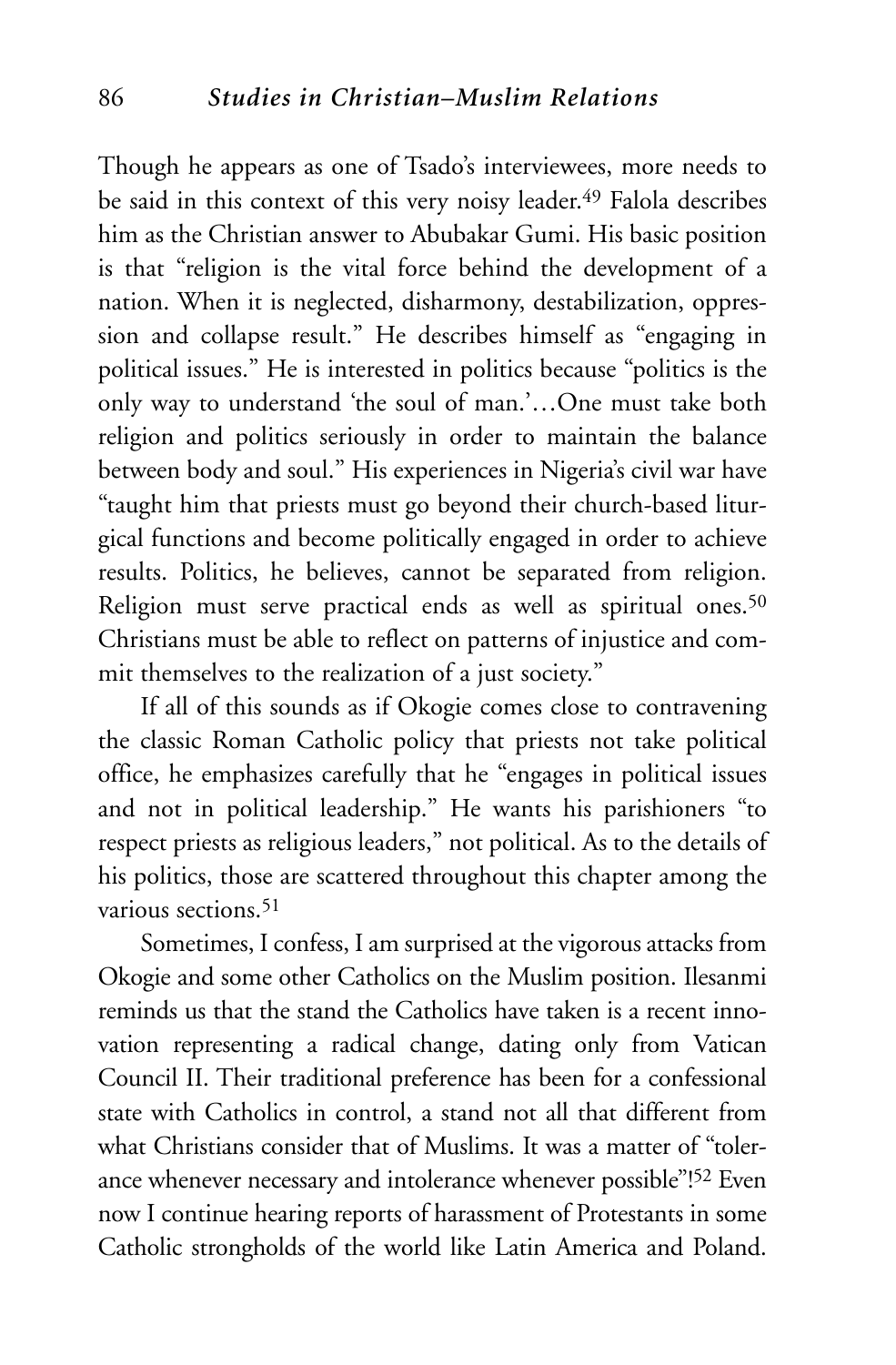The news agency *Compass Direct* features an article, dated January 2005, about the harassment of Protestants by Spanish authorities, a member of the European Union.53 One would think this Catholic background should make for some humility on the part of Okogie and some sympathetic understanding on his part for Muslims. Something like, "Yes, I understand where you come from. I was there just forty years ago, and some of my people are still there!" More than that, the switch still being in living memory, Catholics might consider turning their own experience of "conversion" to greater tolerance into a challenge to help Muslims make the same painful transition. In fact, the ongoing Catholic harassment of Protestants forces the question on us whether, given a majority status, Catholics would really be as pluralistic and tolerant as they currently seem in Nigeria. My own ecumenical experiences in Nigeria also give some justification to this question.

Onaiyekan, another prominent but less noisy Catholic clergyman, disagrees with the alleged distinction between Christians and Muslims, namely, that Christians separate religion and politics while Muslims do not. He comments, "I want to state here in this forum quite categorically that we agree completely with the Muslims in this regard. For us, too, even politics must be under God's injunctions." Christians "are guided by our religious norms." From that point of view there is no reason for quarreling between the two religions. "We both agree and I think we should thank God that we live in a nation where all the citizens want to be ruled by God's will."54 That is an attitude that could serve as platform for new forms of co-operation between the two religions!

Jolly Tanko Yusuf, the former doyen of northern Christian politicians, explained that he understood those Christians who see no need to be involved in politics, for he at one time shared that opinion. However, he changed "after reviewing and personally experiencing…calamitous" events in the political sphere.55 Not only did he have a successful career as politician and diplomat, but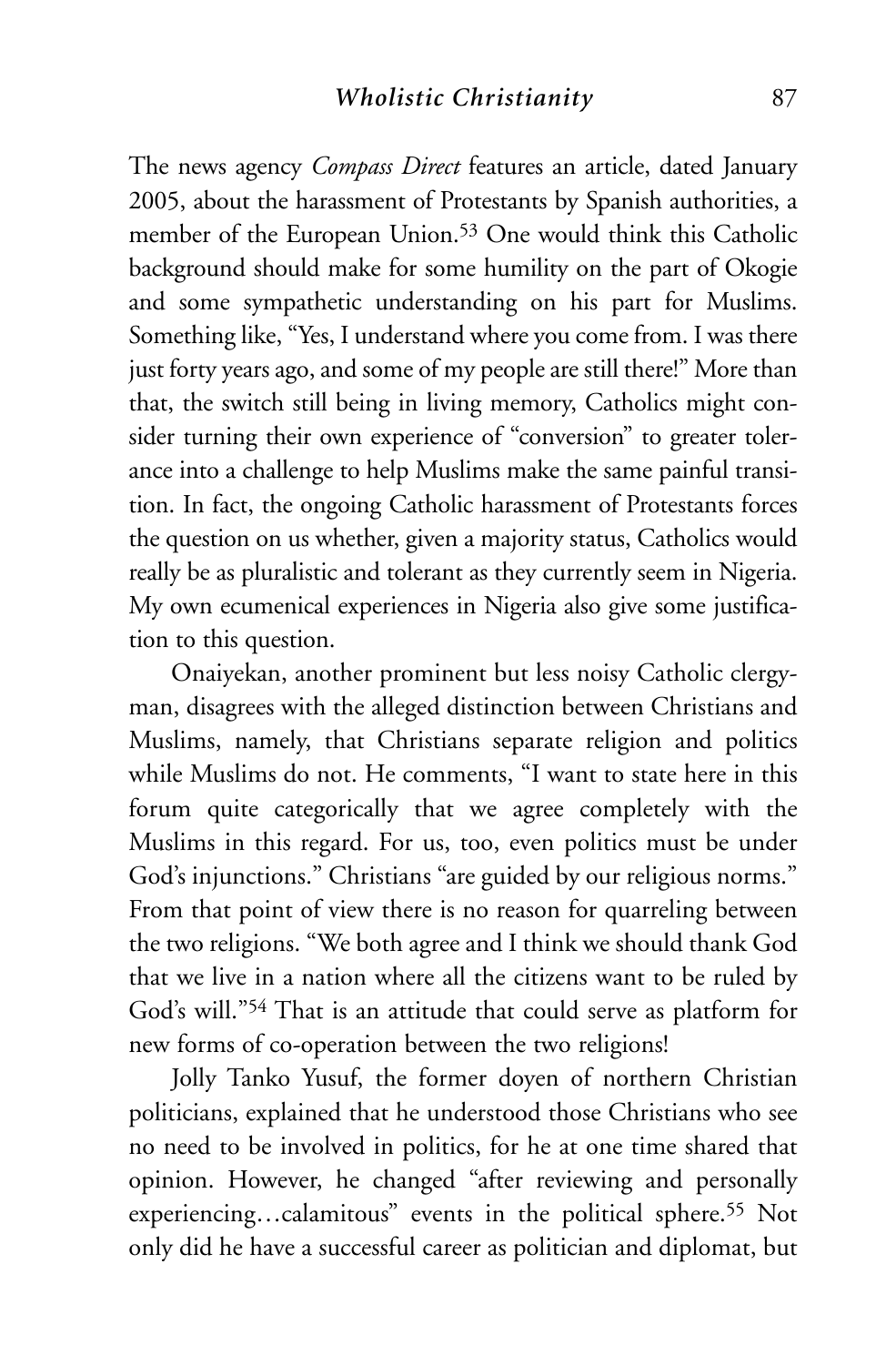he tried to found a new political party. In addition, he was frequently consulted at the highest levels of government, including the Head of State. "Christians must think honestly about their abilities to serve in politics and government," he asserted. "Of course, they will make errors. Errors happen. Some are unavoidable. This should not…hinder Christians from becoming active. Christians must seize the day!"

*Churches may never stand in the way. But they do. They fail to challenge their members to political action and leadership. Sometimes they even discourage intelligent, dedicated Christians who might otherwise enter politics. I have listened to many pastors and bishops preach against Christian participation in politics—because "politics is sin," they say. False. False. This critical misunderstanding of politics has kept too many Christians from becoming involved. How sad! By so doing we abandon our fate to unjust, unscrupulous leaders.*

*One has only to look at the many models of honest Christians and politicians. Many have contributed much to Nigeria and have not fallen from their faith or high standards of servanthood to the people. Quite the contrary, many have grown.*

*When we use phrases such as "Church and society" we do not mean individual churches and denominations but the Church as an integral part of the society. Its founder, our Lord and Saviour, calls her members "the light of the world," "the salt of the earth," "a city set upon a hill that cannot be hidden," "a chosen generation," "a royal priesthood, a holy nation." It cannot be that when it is hunched timidly behind political roadblocks! God calls His people to serve in His Kingdom…using the talents and abilities He has entrusted to them.*

*Applying Christian principles and living a Christian life are difficult even in the best circumstances. In politics it is*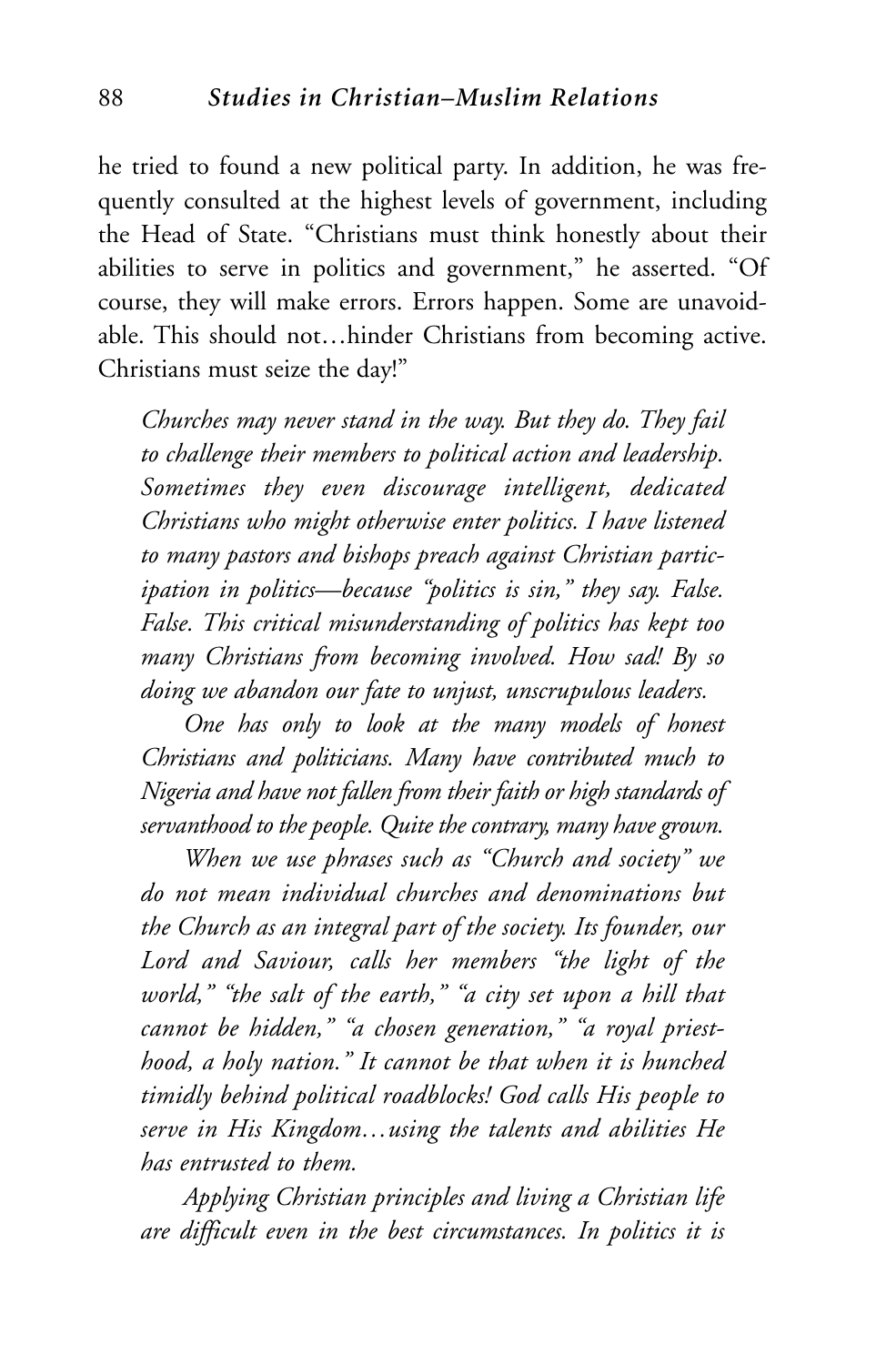*even more so. Christians are not immune to the temptations of pride, greed for personal ill-gotten wealth, corruption, falsehood and worldliness. But we must fight them. Valuing each human being as the image of God and valuing the principles of honesty, justice, and mercy are the basic ingredients needed for leaders in power and government. Speaking out against government is hazardous in Nigeria, but remaining silent is hazardous to the country.*<sup>56</sup>

Sabiya was a strong advocate for wholistic Christianity, though occasionally the dualistic language of Lutheran two-kingdom theology shines through. many Christians tend to give a dualistic interpretation to the Caesar parable that separates God and king. Sabiya did not accept that interpretation. Jesus, he wrote, "was referring to a colonial situation. He was answering a question about obedience and not defining Christian living," a distinction I find difficult to grasp. "He did not declare the separation of the secular and the sacred, but a declaration of the unity of the two in one person. His answer shows the unity of the secular and the religious in an individual Christian." From here he goes on to argue the obligation for Christians to obey governing authorities, whether Christian or not, for they are ordained by God. If you have read Monograph 3, you will know that this attitude did not keep Sabiya from aggressive action against the authorities when he considered them oppressive.

He went on to insist that Christianity is not only "a way of life"—a term reminiscent of Muslim claims for Islam—but also "a declaration of war against injustices, oppressions and all forms of inhumanity of man to man." Adducing the famous liberation passage of Luke 4:18-19 and others, Sabiya asked, "Where is the idea of the separation of the secular and the sacred? A Christian is the expression of the unity of God's government through spiritual institutions [like] the Church and the secular institutions.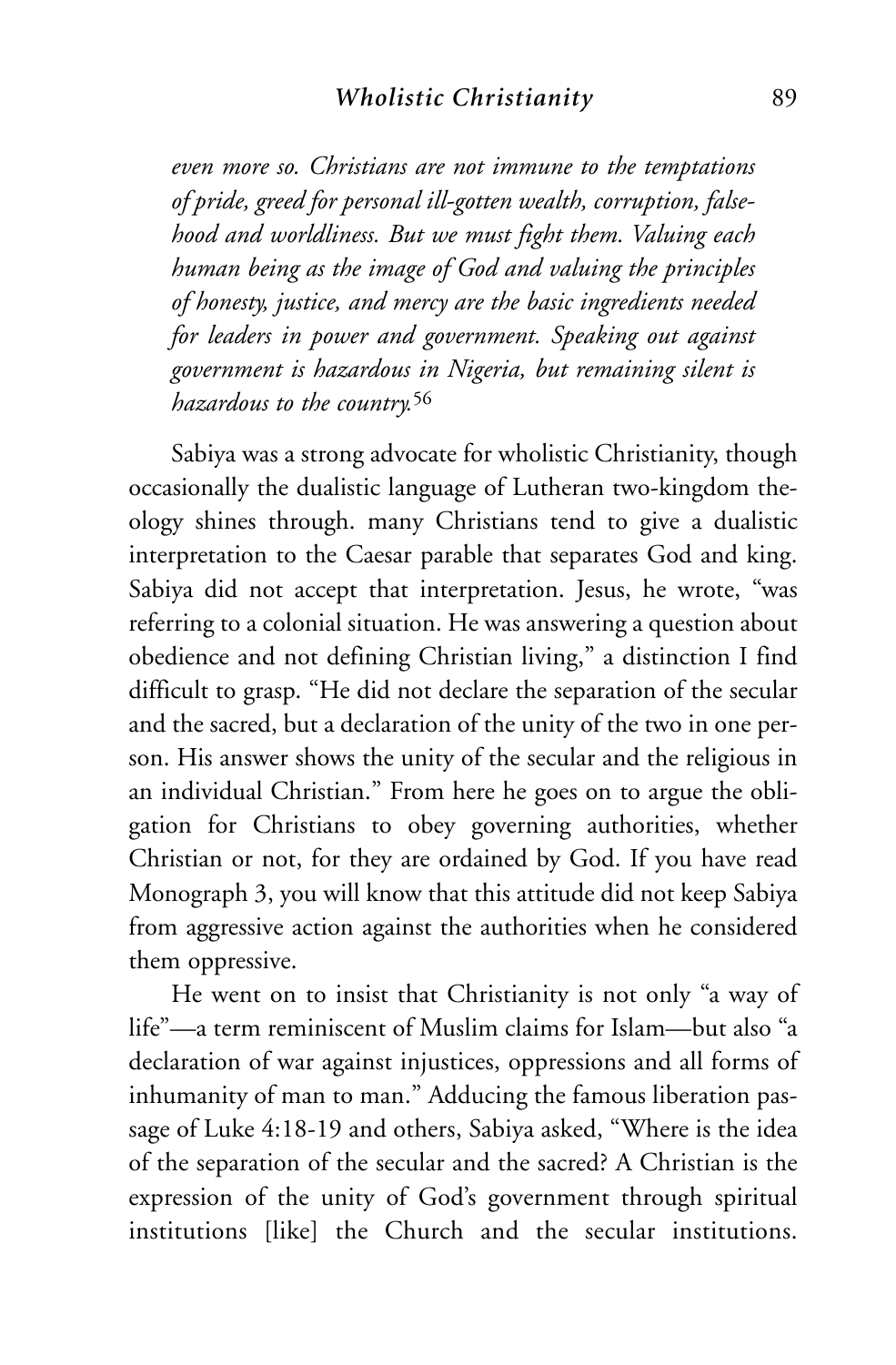Christianity is out to teach, heal and reform society. Thus there is no conflict, because both the secular and the spiritual are established by God for the government of the world." The constitution is a gift from God. It is an instrument to "curb evil and administer justice." And then we come to a crucial point about the relationships of church and mosque to government and of believers to both. "What cannot be mixed is the Church as an institution with government as an institution. For the Christian, both government and Church are like father and mother, each has a specific role for the upbringing of the child under God." A problem develops when the government supports one religion, as it does, and thus mixes two institutions that ought to remain within their own spheres.57

Sometimes the Christian community enters politics in ways that do it no credit. While the first generation of Christians in Plateau State told me of their church's hesitation towards politics, the 2003 election witnessed the spectacle of COCIN producing all three contesting gubernatorial candidates for Plateau State!<sup>58</sup> News reports indicate that the Christian religion still does not seem to have made much difference for some of these COCIN members. If Jonah Jang and many other writers, including those on the Web site Gamji, were telling the truth, then the victorious incumbent, Joshua Dariye, practiced all the usual trickery and fraud to ensure victory.59 If Jang and all the others were lying, as politicians have been known to do occasionally, well, then…If ever a church was faced with a political pastoral challenge, this surely was it! John Samci, a retired businessman and one-time Plateau State commissioner, tells me of the time he and some other senior Plateau Christian elders sought to reconcile two prominent Plateau politicians by calling them together, but one refused to participate. Indeed, he says, the Church should do more in this area. "If we cannot speak now, is it in the grave that we will talk?" he asks. $60$ But these developments are a clear indication that Christians have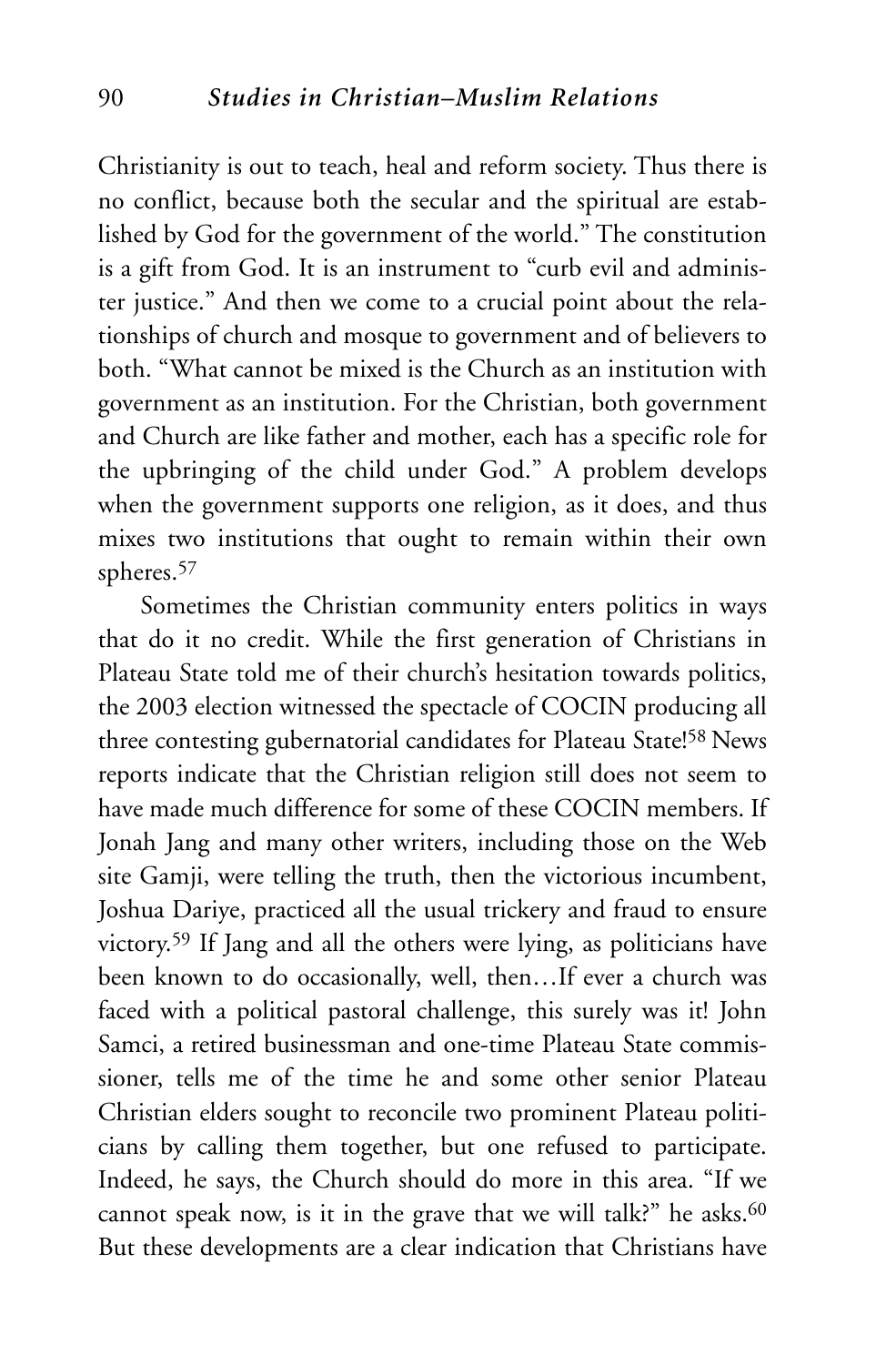fully accepted politics as a legitimate area of service—or plunder! The days of negativity are history, but the fallout of the perspective that nurtured it is still with us. The participation is there with the blessing of the church, but the cleansing remains a hope rather than an accomplished fact.

This unfortunate situation has long been noted. I made a point of it in Monograph 3. People from different persuasions have commented on it. Ilesanmi adduces the complaint of one Olukunle, an alleged Marxist from the University of Ibadan, about "the disjunction between [Nigeria's] high religiosity and a very arid moral life of the people." From the other end of the spectrum, Adebanjo Edema, a Pentecostal pastor, asserted that "the greatest malady that has infested the country is not really the absence of religious people in public service, but the failure of those who have served to mediate the ethical meaning of their respective traditions." This situation, he averred, has brought the country to its knees.<sup>61</sup>

Edema's is one Christian tradition that has really made a turnaround on the issue. Two Pentecostal clergymen—Herbert Eze, a personal friend of mine now on the faculty of the West African Theological Seminary in Lagos, and another whom I supervised during his master's-level studies—both strongly decry their tradition's political quietism. It is based, according to them, on a strong disjunction between religion and the world. However, no condition is permanent. At the beginning of President Obasanjo's current term of office, the Pentecostal Fellowship of Nigeria (PFN) called upon him and state governors not to overlook the PFN community for appointments to the highest offices. This call became necessary, according to a PFN official, "in view of the association's contributions to the socio-political and spiritual needs of the nation." It further argued that "with membership running into millions, it behooves it to have a say in the running of national affairs." After all, "the PFN is the live-wire of all Christian bodies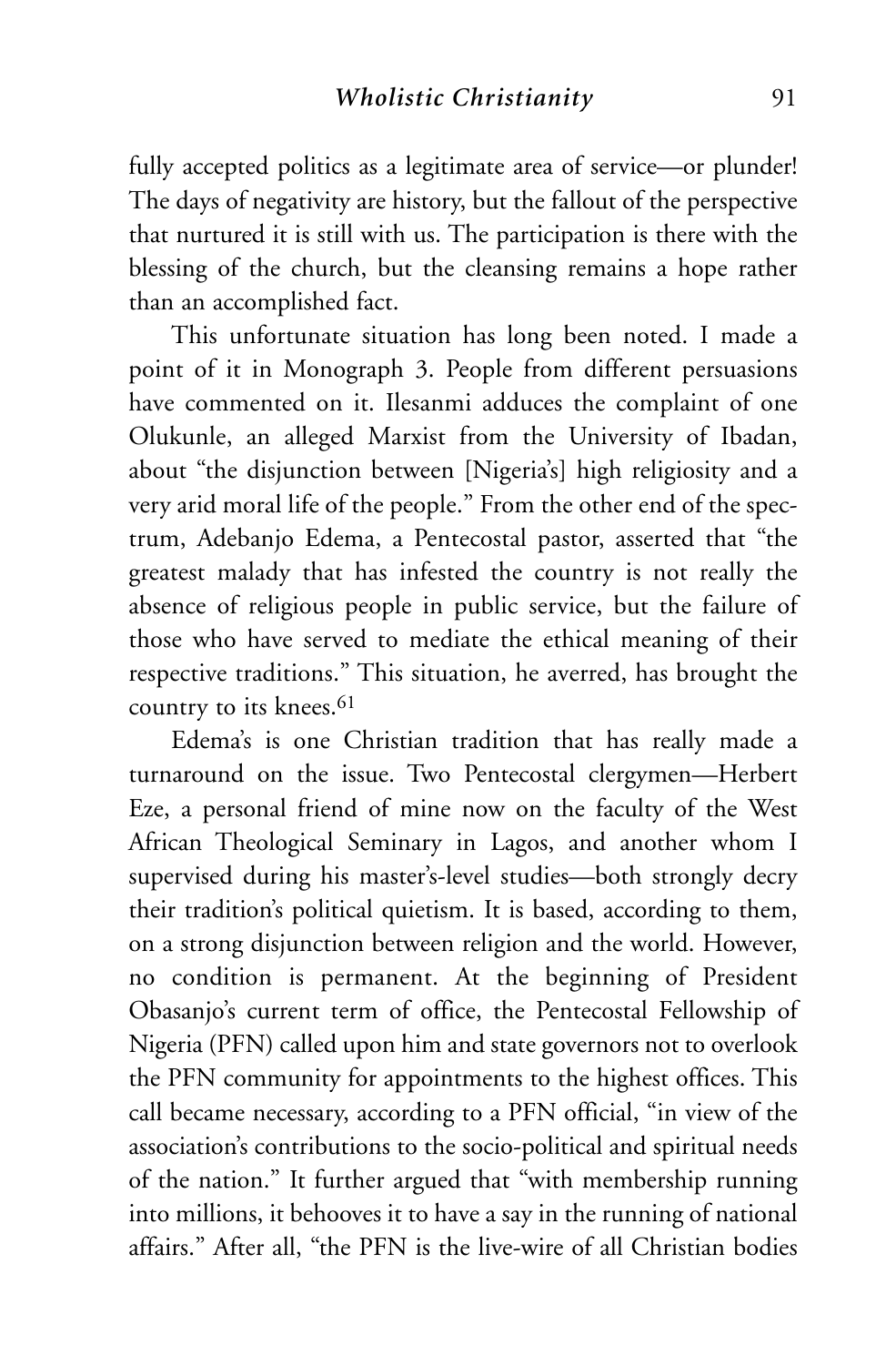in the country with more articulate, sincere and selfless members whose desire is good governance." The Fellowship had done its homework by "the screening of credible, reliable and competent professionals in its midst." It had sent the names of "shortlisted candidates" to the governor of Lagos State and was preparing the same for the Federal Government.62 Now *that* is a turnaround almost equivalent to conversion. When the pressure is on in Nigeria, the artificial separation of religion from politics is shoved aside in favour of a wholistic approach that is more natural to Nigeria's major religions.

Ola Makdinde, like so many other Christian spokesmen, strongly resists mixing religion and politics, as we saw in Chapter 2, but he also insists on a positive role for Christians in the political realm. He reacted to the *Newswatch* accusation that church leaders simply support "any government in power which even violates the rights of people," by pointing out that of all those who resisted the annulment of the presidential election a few years ago, 80 percent were Christians, including church leaders. The same when Dele Giwa, a popular national journalist, was murdered by means of a bomb delivered to his house. As to politicians, "those who are doing the right thing must be supported, because we believe politics is a dirty game and Christians should not be a part to it"—the dirty game, that is. "Who should go there to clean the place? Where they are doing right, we must credit them, and when they are doing wrong, we must tell them that "63

To some degree the jury is still out among Christians, even among veterans in politics. Ibrahim Usman Sangari of Wukari, Taraba State, has held various important government posts, both elective and appointive, but after many years of political experience, he developed second thoughts. He was no longer so sure of Christian involvement. He began to doubt the possibility of being a Christian in politics, for it is simply too corrupt.64 However,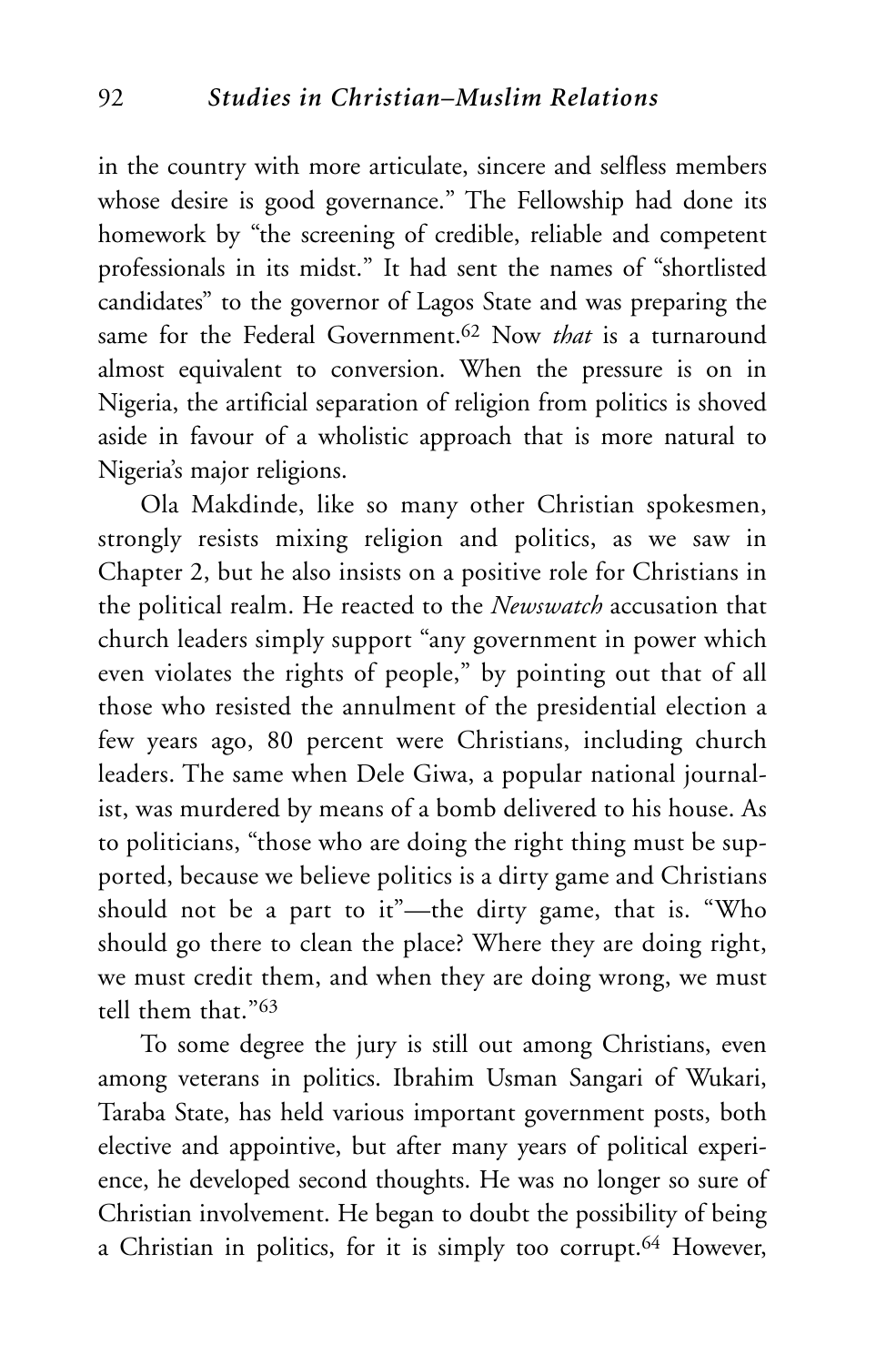Tanko Yusuf reserved high praise for Usman's achievements as representative of Wukari Division. Moses Adasu, a Catholic priest, became governor of Benue State. He subsequently "quit politics to return to the church." He explained, "I was shocked to find men and women so insincere. I went into politics to serve my people, but I found out that politics is all deceit and cheating."65 In contrast, Jolly Nyame, a United Methodist of Taraba, has flourished as governor. Apparently he has had more positive experiences, and he is currently one of the senior governors in the country. Is it possible that his church's emphasis on perfectionism, holiness and justice has provided him with the strength to carry on? Samu'ila Gani, also from Wukari, Taraba State, is not blind to the problems, but he praises God for the wonders He has performed in Nigeria through "the participation of devout Christians in governance and public administration."66 The experienced Ishaya Audu testified to me personally, "I know quite a number of Christians who have gone into government deciding to maintain their integrity and have done so right through." Obviously there is some disagreement on this score.

### ▲ *Government-Religion Partnership* \_\_\_\_\_\_\_

Not only do many Christians call for Christian involvement in politics and government, but there are also frequent calls for government involvement in religious institutions. Earlier in this chapter we overheard demands for radical separation of church and state, but in Monograph 3 I recorded several forms of government involvement. This is not a matter of differences of opinion with some advocating separation and others partnership and co-operation. It is often the same organizations and individuals calling for separation at one time and for partnership at another. It remains a touchy subject. The line between healthy and unhealthy partnership can be razor-thin.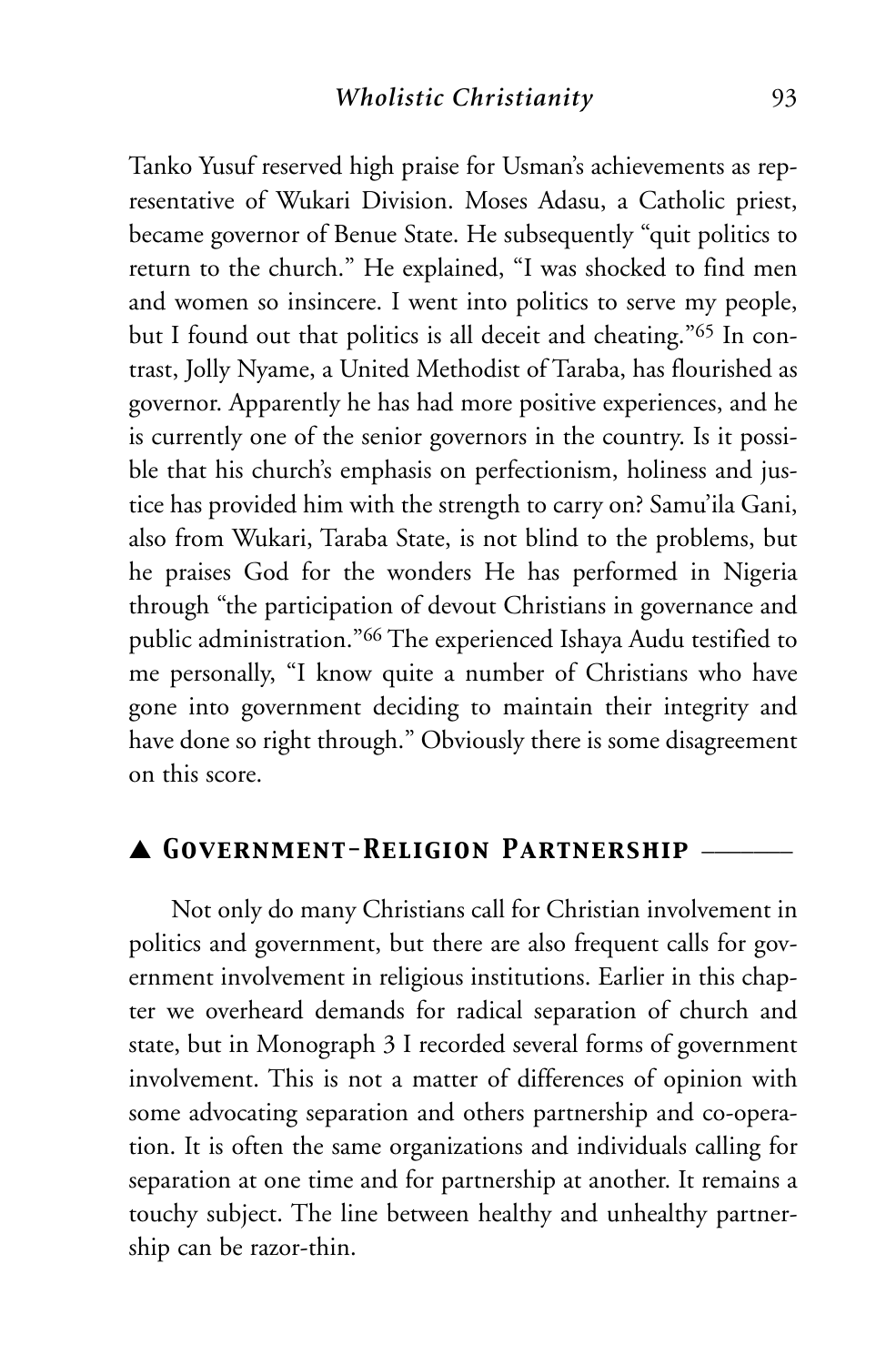#### 94 *Studies in Christian–Muslim Relations*

A typical occasion for partnership is that of political inaugurations. For example, Michael Ojo, Methodist Archbishop of Enugu, delivered the admonition at the pre-inaugural church service for Governor Nnamani.67 Upon his re-election in 2003, CAN paid a visit to Ondo State Governor Olusegun Agagu. CAN promised to support his regime in prayer "to ensure a hitch-free tenure" and advised the Governor to seek God's guidance "to move the state forward." It also urged him not to deal with individual groups but with CAN as a whole "to avoid confusion." Apart from asking for their continued prayers and advice, Agagu "assured that the welfare of the church and its officials will be of utmost concern to his administration as members of the church would be integrated into relevant government programmes." CAN was invited to provide both a chaplain and an assistant for the chapel at the Government House. The Christian Pilgrims Welfare Board would be renamed Christian Welfare Board to reflect government interest in welfare of Christians beyond that of pilgrimage. Finally, he "urged CAN to feel free to meet him anytime on any issue, while he would also consult with them on regular basis." This is a pretty cozy arrangement between church and government. Whether or not this lasted beyond a short honeymoon I cannot tell.

No one can accuse Agagu of partiality, for on the same day, he met with "the League of Imams and Alfas." The report is silent on what Muslims said to the Governor, but he assured them that he would not be able to do his job without the help of God and their prayers. As with Christians, he planned to change the name of the Muslim Pilgrims Welfare Board to "Muslim Welfare Board" to reflect his interest in their general welfare. Finally, he assured them that his is "not a government for any religion but for all religions."68

Another inaugural situation arose in the southern Osun State. I can do no better than simply reproduce Ademola Adeyemo's report: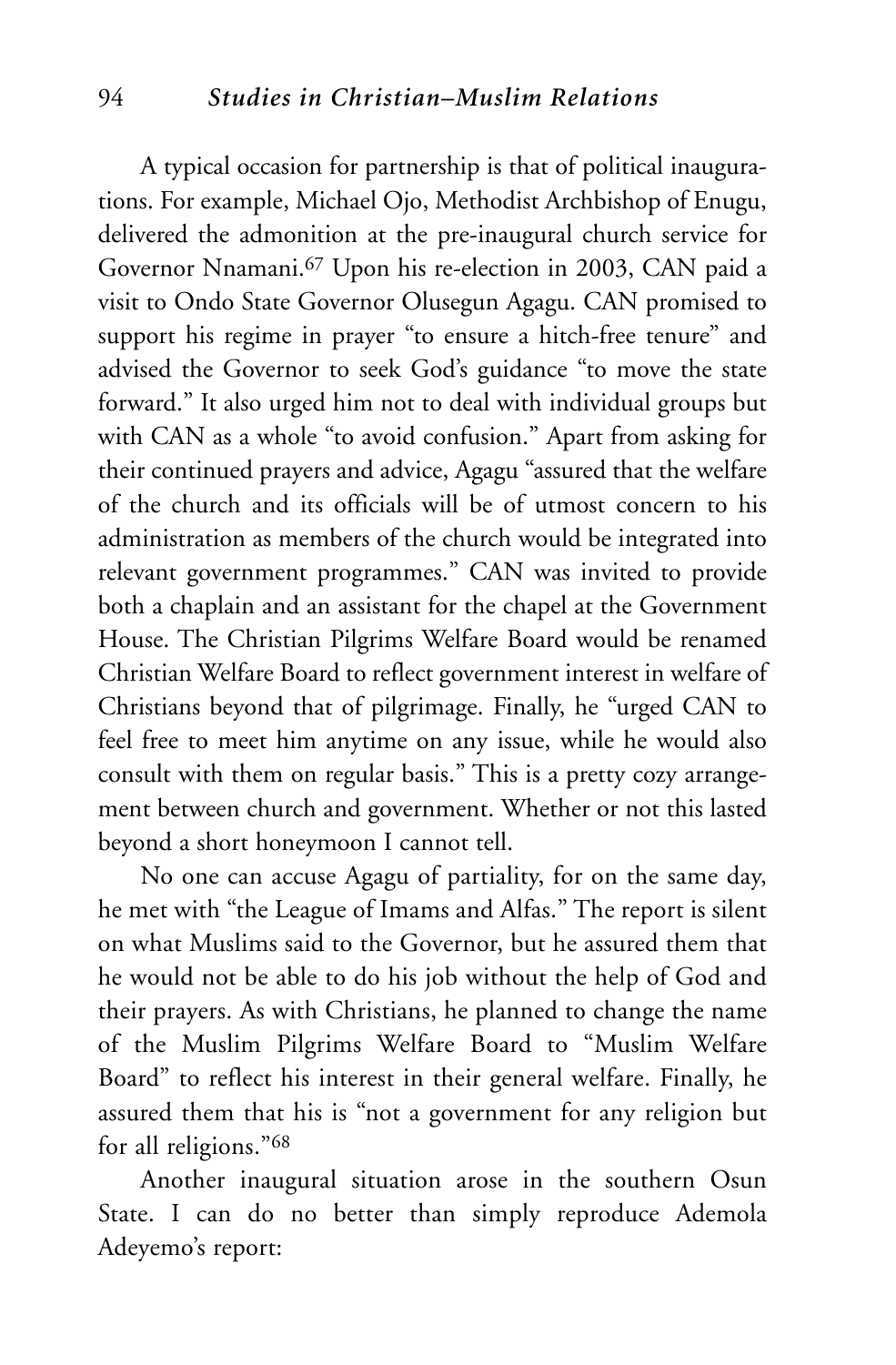*The incoming Peoples Democratic Party (PDP) government in Osun State has decided to employ the services of spiritual leaders to "clean" the Government House and the Governor's Office of "evil spirits" before the new governor, Prince Olagunsoye Oyinlola, assumes office tomorrow. According to the Chairman of the PDP Transition Committee in the state, Dr. Olu Alabi, "the need for the spiritual cleansing of the Government House follows rumour emanating from the government seat in the state." Said he: "We don't want to take chances, so we have consulted the religious leaders in this state to help us clean the Government House and office with prayers in order not to fall into the jinx associated with the former administration in the state. Besides, you know the outgoing governor refused to be sworn in with either the Holy Qur'an or Bible, although he claimed to be a Muslim. The man only raised his hand for affirmation. So we don't know what is happening. We want to start on a clean slate," Alabi said. To achieve this, he said that Muslim and Christian leaders have been contacted to pray at the Government House and office tomorrow in the afternoon. Besides, he said that there will be a prayer vigil also at the Government House in the night of tomorrow. "We want to clean the government seat of all evils associated with the last administration," he said.*<sup>69</sup>

At least the governor invited both Christians and Muslims!

A good example of mixed reactions to church-government cooperation emerged from the visit of Anglican and Catholic bishops to the Anambra State House of Assembly "to demand a way out of the state's financial quagmire." Some government officials approved and called for even "closer co-operation between the churches and the state." Others objected. Governor Chinwoke Mbadinuju registered a sharp negative reaction and insisted "that the clergymen were being partisan and too meddlesome." The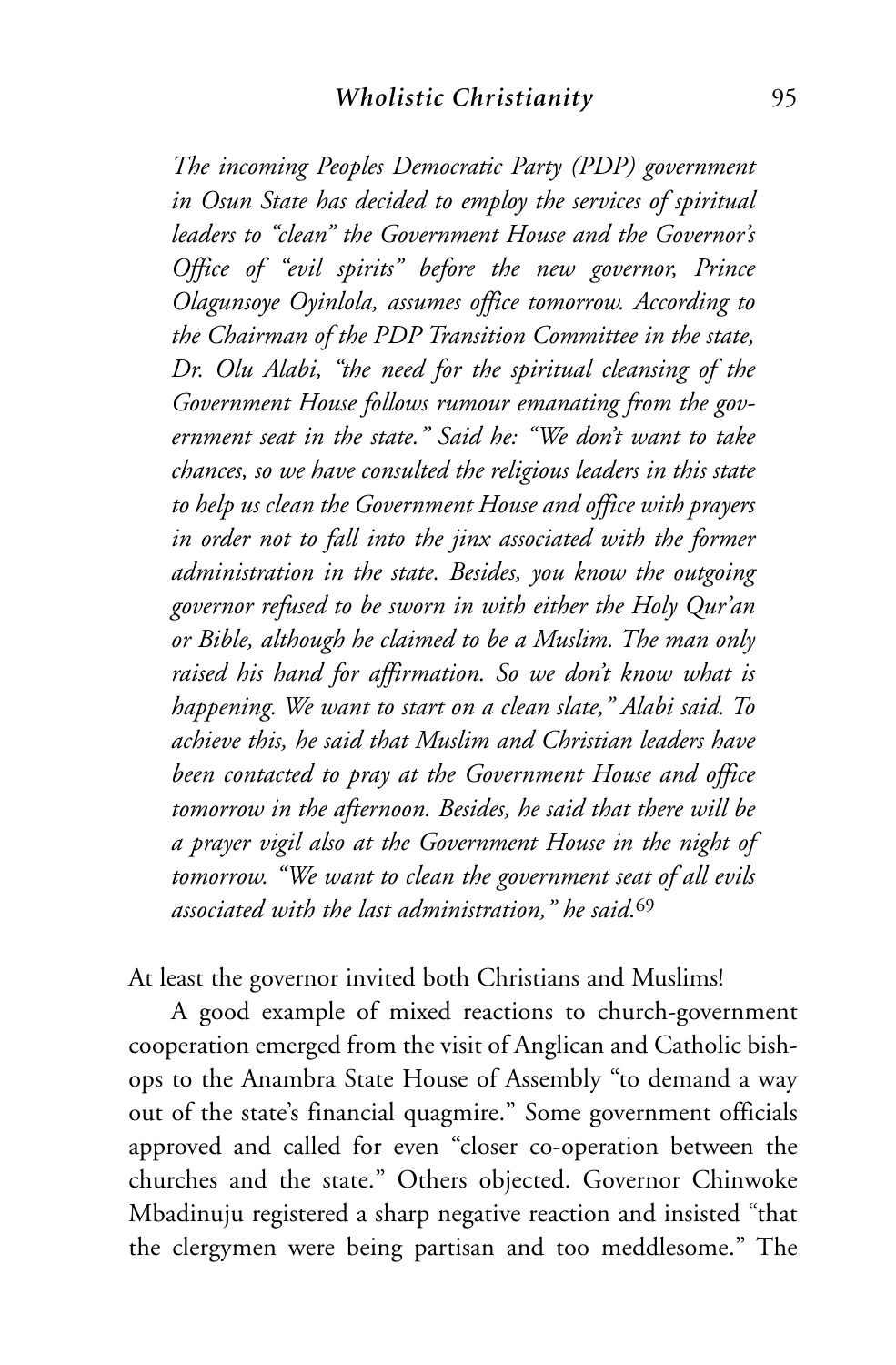governor's press secretary, Ody Chukwube, thought the visit "unfortunate, unfair and ill-timed." The problem was nationwide, not state specific. Furthermore, the government was close to a solution<sup>70</sup>

But the same governor also showed another face. He *ordered* that all staff at the state secretariat at Awka attend daily Christian prayer services.<sup>71</sup> On the face of it, this looks similar to an attempt to organize a Christian prayer movement among the civil servants in Jos.

In 1987, a group of civil servants in Plateau State wanted to organize prayer groups at their offices. Their intentions were positive. Yes, that is possible in Nigeria! Politics or discrimination were far from their minds. The organizers felt that the civil service would benefit greatly from enhanced Christian devotion. It was misunderstood or, perhaps, consciously misinterpreted by the authorities. They identified it as an attempt on the part of Christians to impose their way at the expense of others. In short, they regarded it as a power plot. It became the stuff for a few headlines in the local newspaper, *Nigeria Standard*, and created enough of a stir to lead to the transfer of some civil servants to outlying areas. Even "Christians" participated in squashing a genuine spiritual movement that had the potential for a positive force. But then, perhaps, for reasons of their own, those who squashed it did not want such a positive force around!72

The difference between those two incidents is that in the case of Anambra, it was not voluntary but on orders of the government. Possibly the motivation may have been different as well, since government encouragement of religion is often for purposes of selfpreservation and legitimization. At any rate, I have heard of no Christian objection to such favouritism. But— was it favouritism? In a state with very few Muslims, perhaps there were no Muslim civil servants to hold prayer meetings.

In Monograph 3, you may recall, I reported that CAN was planning to sue the government when the latter established a pil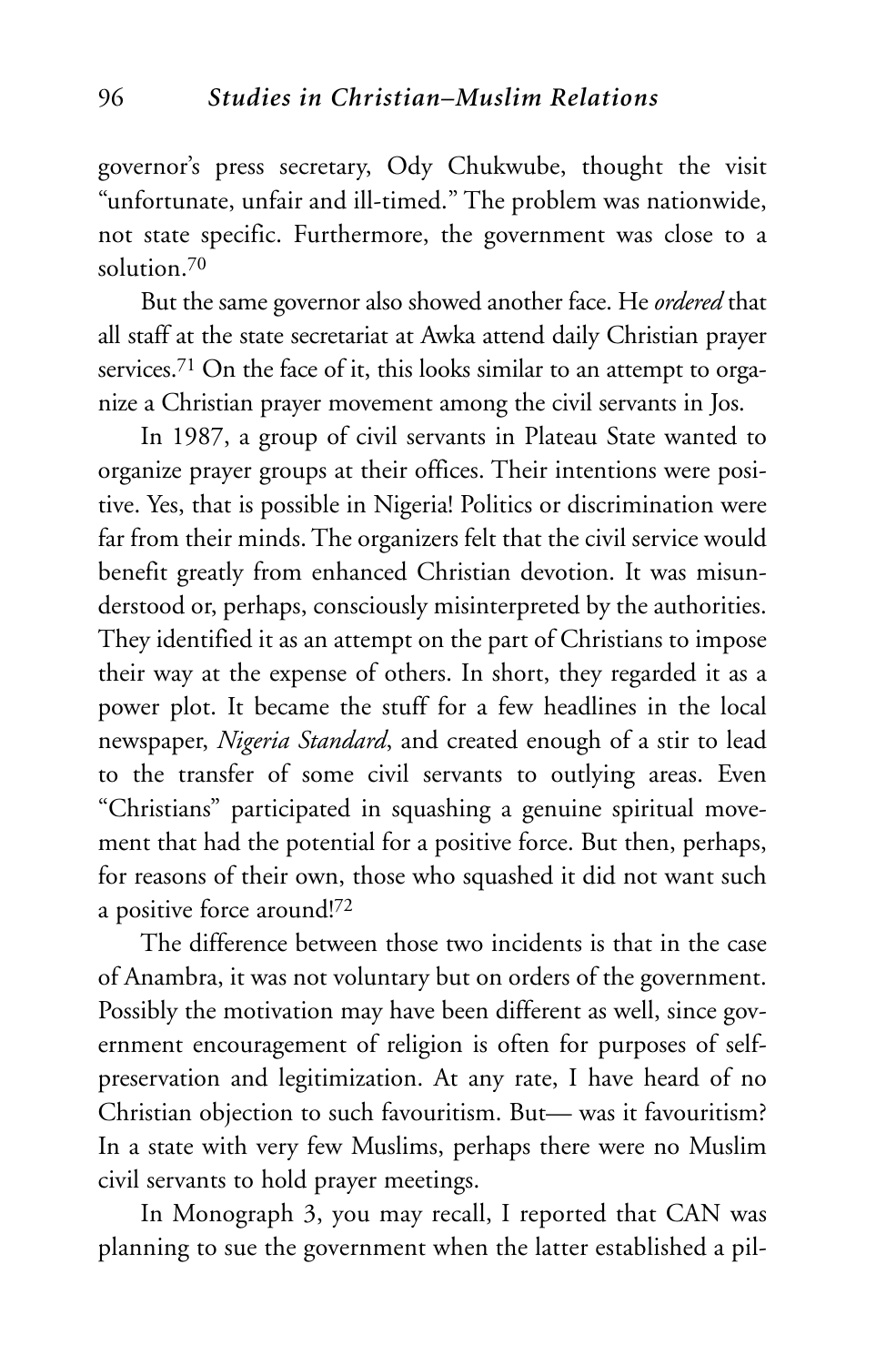grims board for Muslims. This was seen as flagrant impartiality: government supporting one religion. Then CAN turned around and supported the establishment of Christian pilgrim boards! Of course, there has long been a partnership in health care and education, including Christian Religious Knowledge and, occasionally, theological education. Recently President Obasanjo presented the opening address at the National General Assembly of CAN.73

One extended story of institutional mixing of church and state is the saga of the ill-fated National Ecumenical Centre in Abuja. I started that story in Monograph 3. In 2004, CAN organized a fundraising event that was attended by a host of high government dignitaries, both Christian and Muslim. President Obasanjo, though embroiled in a dispute with CAN over developments in Plateau State, served as chief launcher and delivered the main speech. His contribution of N400 million came through a group called "Friends of President Olusegun Obasanjo." Various state governments and quite a number of government functionaries made considerable donations—without anyone asking how they obtained such large amounts!74 Neither did anyone raise the question about mixing state and church.

In discussing the much-debated paragraph 10 in the constitution, Onaiyekan asks what it really means in the context of many forms of government involvement in religious institutions. He cites various examples: "Our leaders often call on the name of God and religious services are held on many state occasions. We also have chaplaincies not only within the Armed Forces but also in our government institutions of higher learning." He goes on to enumerate others, such as pilgrim boards, national mosque and ecumenical centre. "All these are issues where government has become, *justifiably in my opinion*, involved in religion. The question is how far can government go" before it declares itself an Islamic or Christian state?75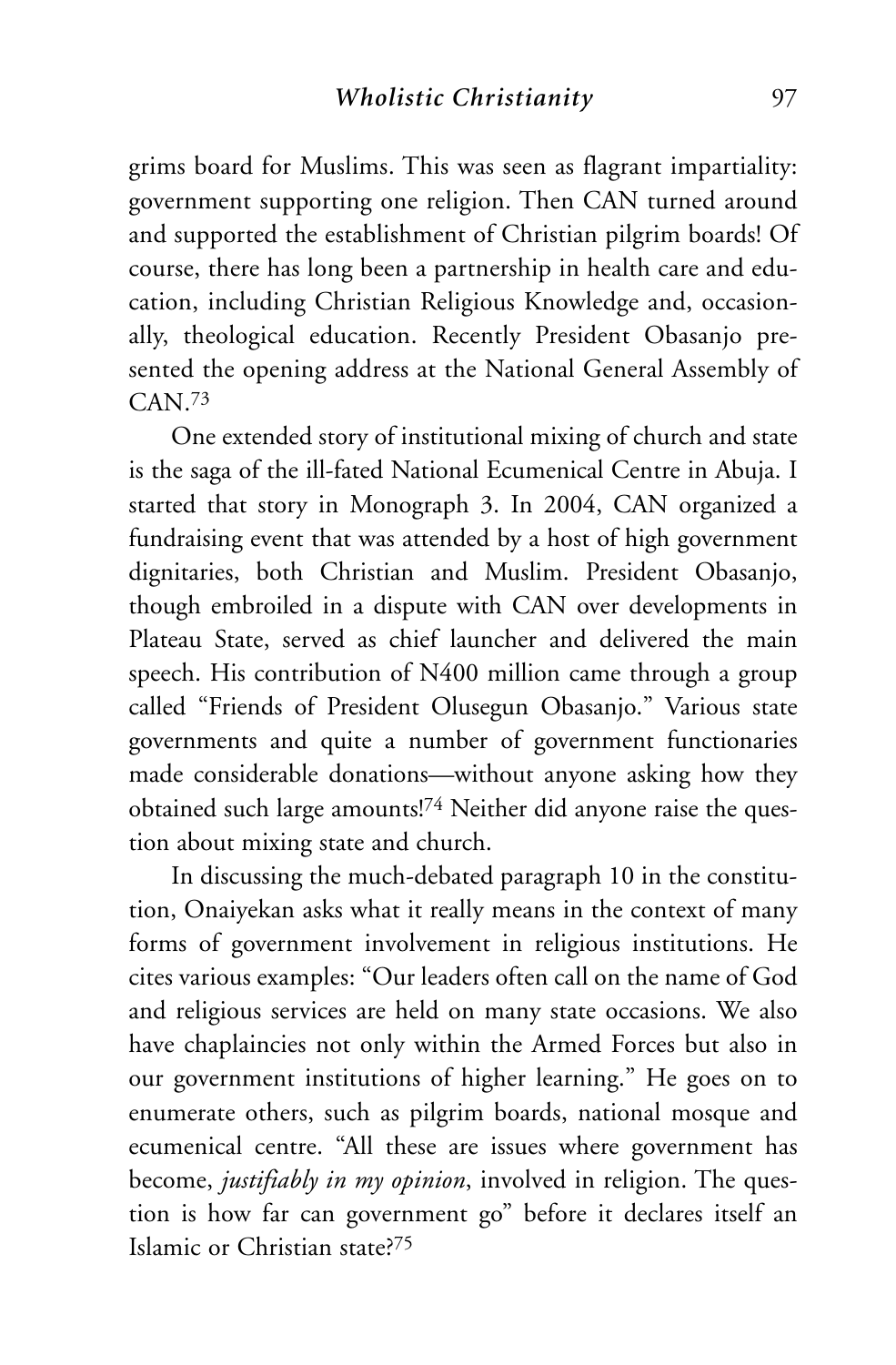Elsewhere in the same paper, Onaiyekan insists that government needs to have a positive policy towards religion on basis of the fact that "religion has an irreplaceable role to play in ensuring public morality." He argues,

*It is true that some nations have managed to achieve an appreciable level of discipline in public life without religion. But history shows that such is possible only at the great price of curtailing basic freedoms. It is only religion that can truly mold the mind and the heart to behave well. This is why any nation that is interested in a disciplined society within the context of freedom and respect of human rights must do everything to encourage the contribution of religion in this matter. It is therefore good when the government makes it possible for religious organizations to play their roles not only in terms of worship in public and private, but also in terms of such key areas as the education of the youth and the mobilisation of citizens for good purpose in the society.*<sup>76</sup>

Onaiyekan's observations run parallel to Muslim insistence, as shown in Monograph 4, that there is no effective morality without religion and that governments should encourage religions for the public good.

Matthew Kukah, as I already reported in Monograph 3, recognised a serious inconsistency here on the part of Christians and warns they cannot have it both ways: a principial separation mixed with a pragmatic partnership. That there is a contradiction between the two demands leaves no doubt. This situation has led to serious confusion not only among Christians but also among Muslims, who cannot be blamed for scratching their heads in wonderment.

#### ▲ *Mutual Confusion* \_\_\_\_\_\_\_\_\_\_\_\_\_\_\_\_\_\_\_\_\_\_\_\_\_\_\_

If you have read Monograph 4, you will remember the Muslim accusation that Christians are inconsistent and pragmatic. Muslims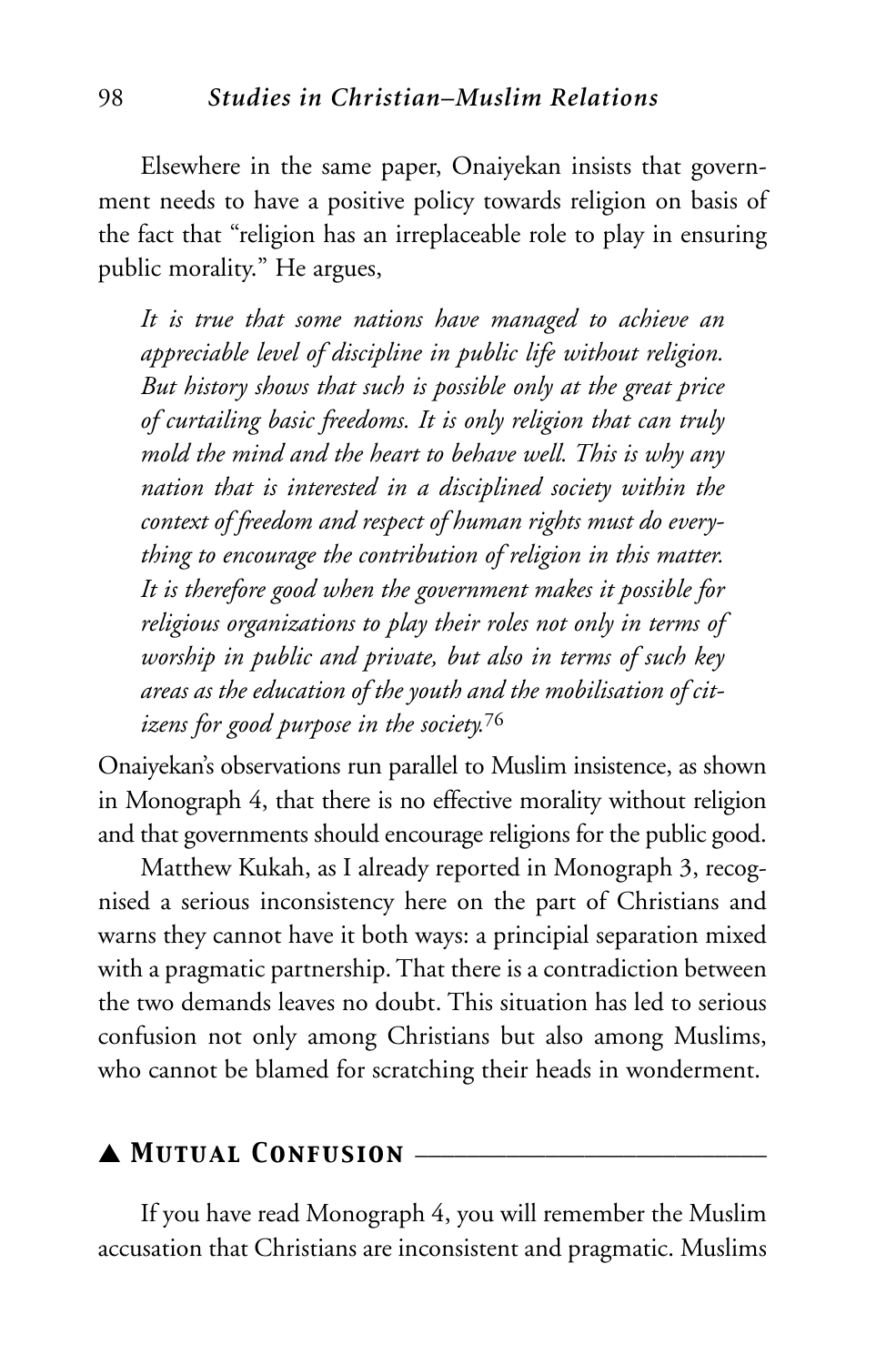hear Christians demand separation of church and state on the one hand and government subsidies for their programmes on the other. They scratch their heads in confusion. What are Christians about? Will the real Christian please stand up? From the same volume, you will remember that Muslims consider all of life a religious act, with nothing considered secular or outside of the range of religion.

If you have read Monograph 2, you will remember that during the row about Nigerian membership in the OIC, Muslims denied that its intentions and programmes were religious in nature. This time Christians recognised the Muslim discrepancy. They rejected both the Muslim denial and, with it, Nigeria's membership. They were to believe that suddenly an overtly Muslim organization was secular without any religious overtones? Kantiok objected, "The very designation of the organization 'Islamic' makes its activities, no matter how secular they may seem to outsiders, simply religious. All these so-called secular activities…are meant to promote Islam." The OIC's Islamic Solidarity Fund is to support mosques, Islamic centres, Muslim hospitals, schools and universities. It has established Muslim universities in a number of countries. Those and many others give a lie to the Muslim claim. Kantiok quotes Habib Chatty of Tunisia, a former OIC General Secretary, as saying, "The organization seeks to propagate Islam and acquaint the rest of the world with Islam, its issues and aspirations." All of this makes it clear to Kantiok that "the non-Islamic nature of the OIC as proposed by the Nigerian Muslims is not only a hoax but also a ruse." Nations that join, commit themselves to an Islamizing policy, he declares, an opinion he shares with the entire Christian community.77 If Christians confuse Muslims, the reverse is equally true.

## ▲ *Christian-Muslim Co-operation* \_\_\_\_\_\_\_\_\_\_

The intention of this series of monographs is to help Christians and Muslims to cooperate with each other to make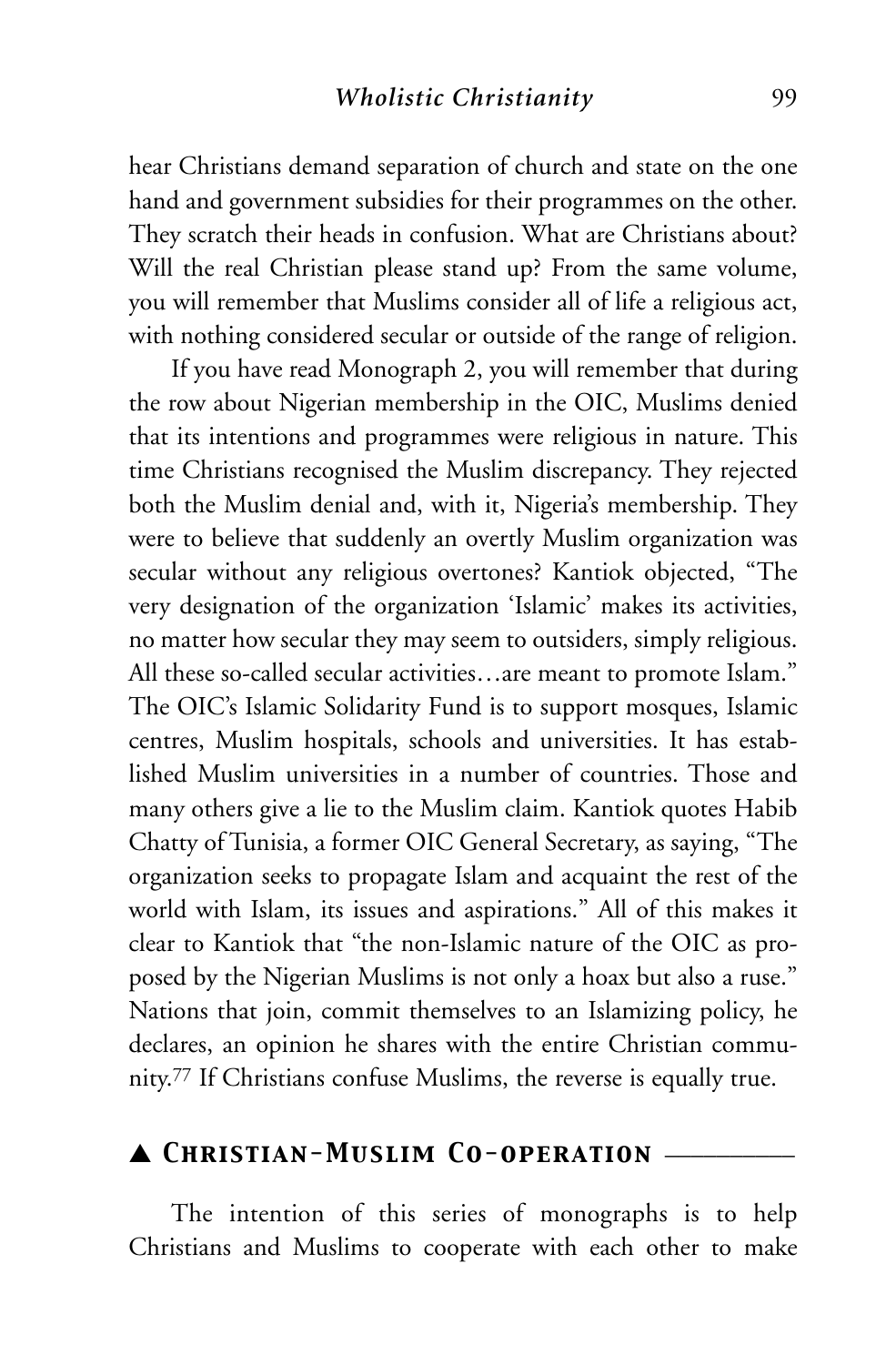Nigeria viable without compromises that would lead to suppressing the essence of either religion. However, foreign readers of this series so far will almost certainly have gained the impression that Christians and Muslims are far removed from each other with a high wall between them.

Actually, it is not so. Christians nowadays not only participate actively in politics, but they have joined political parties in which they work together with Muslims, apparently intimately and amicably. Inter-religious co-operation is going full steam among political Christians. The ANPP, the main challenger to the incumbent party, the National Democratic Party (NDP), during the 2003 elections, is an interesting mix. Answering accusations that ANPP is a Muslim party, Chief Don Etiebet, the Christian Chairman, explained that most people managing the party are non-Muslims. The trustees have a Christian Chairman, no one less than retired Admiral Augustus Aikhomu, a former Vice President of the country. The Deputy National Chairman is Bode Abdullahi, a Muslim, while the second Deputy National Chairman is the Christian Jeremiah Useni, another high-powered politician. The flag bearer of the party was former President Muhammadu Buhari, a Muslim who unsuccessfully challenged Obasanjo, the incumbent Christian. His vice-presidential running mate was the Christian Chuba Okadigbo. The surprise to the uninitiated here will be to learn that such mixes have been the dominant pattern for some decades at Federal level as well as in some states with a balance of Christians and Muslims. Whatever mistrust and hatred may exist, practical politicians knew all along that such co-operation was a *sine qua non* for Nigerian politics.

While these people are politicians conscious of their respective religions, the secret of their co-operation is keeping religion out of the party's affairs. Etiebet warned, "Please don't try to bring religious garb into Nigerian politics. We are a secular society and the dominant ones are Christianity and Islam. We do not want any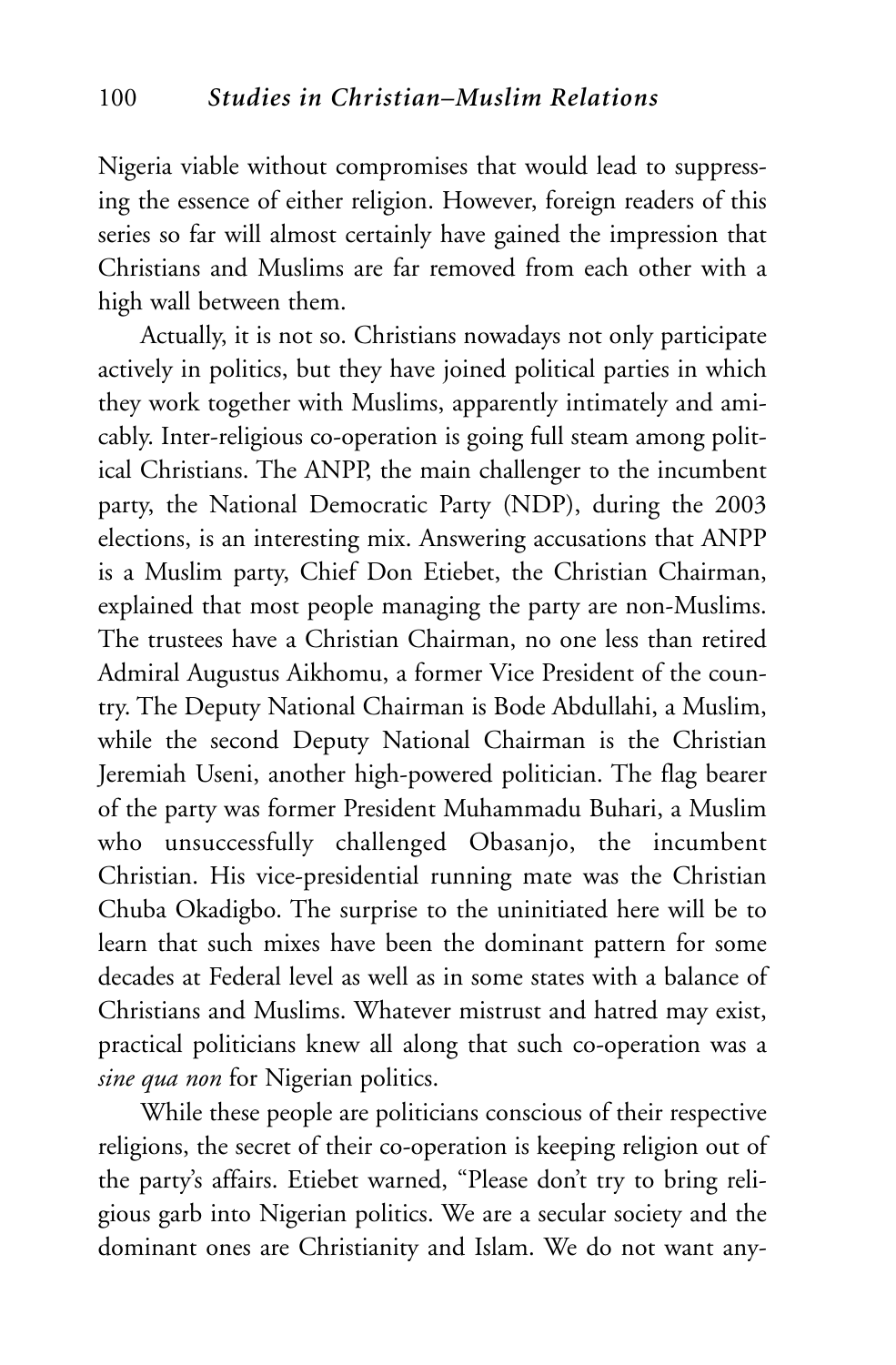body to bring these two religions into conflict."78 There is no need to repeat what I wrote on the subject in Monograph 4.79 So, religious *people* in; religious *groups* with their vested interests out. That is the standard Christian recipe for peace and co-operation between Christians and Muslims.

There may be yet an additional reason for members of these hostile religions to work together. It has occasionally been cynically argued that Nigeria's elite, though separated by these religions, have common economic class interests that bind them together, a typically Marxist view, but, for many people, not far off the mark. Christianity or Islam are their formal or, more accurately, *pretend* religions; their real religion is the worship of Mammon, the god of money. In such situations, people will piously talk about protecting religion by keeping it out of the fray as a private, personal affair, while they co-operate at other fronts. Relegating religion to privacy is not such an innocent act: It "frees" people to do their thing without religious scruples standing in the way. Co-operation and tolerance become the perfect smokescreens. But in whose interests?

There are, I am afraid, some grounds for such cynicism. One of the grounds is the unrelenting insistence of so many Nigerians, both Muslims and Christians, that all political interest in religion is just that: political, manipulative. I try to steel myself against such cynicism, for I realize that it emerges at least partially from the prevailing doctrinaire secular minimizing the role of religion. However, the barrage of it throughout my research, frequently supported by facts, cannot but impact me. So, I need to be exceedingly wary of myself, whichever position I take on various issues along the way. When is it genuine religion and when mere politics?

There is the example of the Christian governor of Ogun State, Gbenga Daniel, who, at the end of Ramadan, the Muslim fasting month, organized a celebration for Muslims in the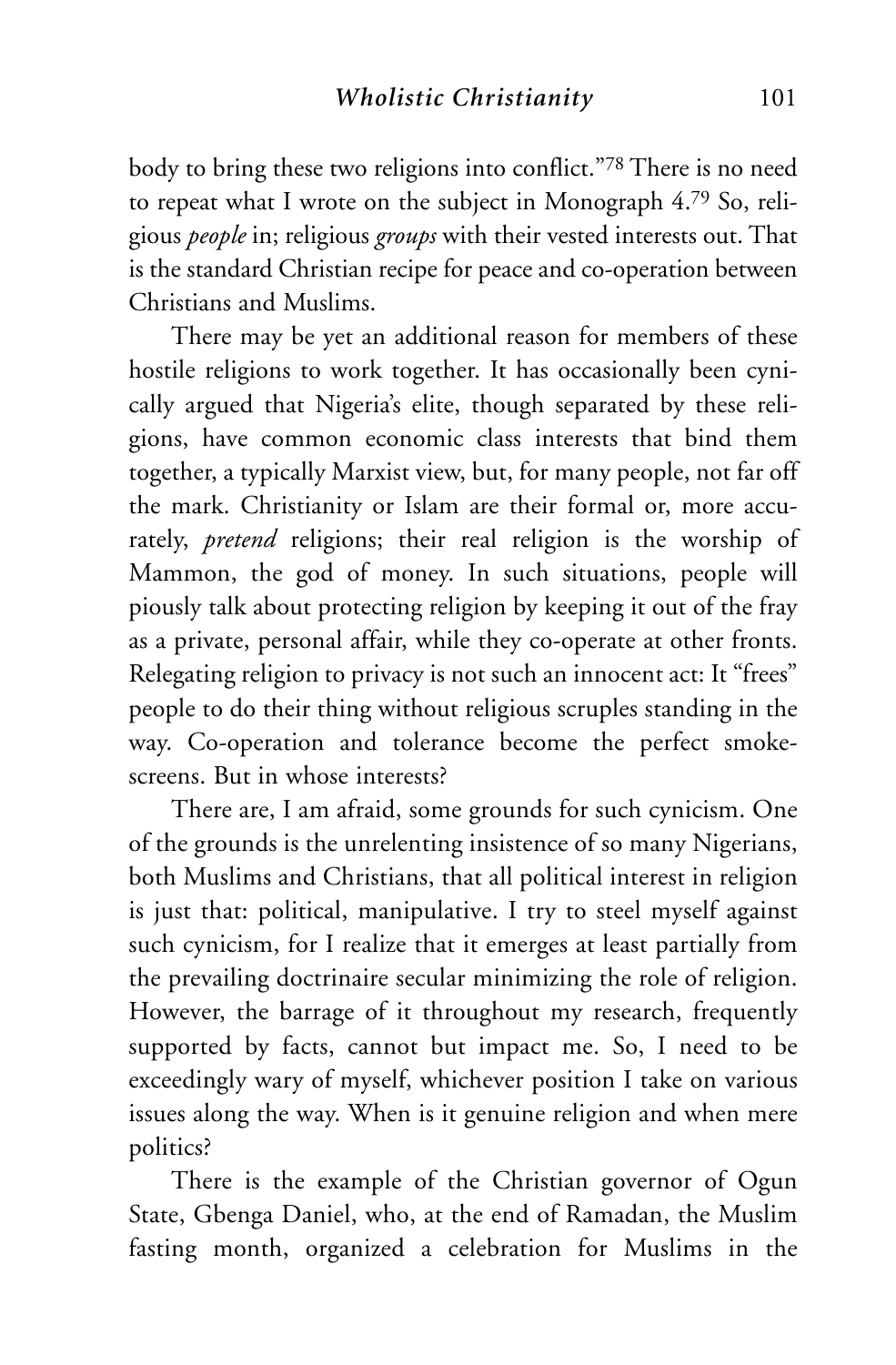Government House, Abeokuta, to mark the end of the fast. Muslims leaders jumped all over each other, heaping praise on the Governor. One Muslim Oba or chief, Dr. Sikiru Adetona, congratulated the Governor "for setting such a record, despite being a Christian, and urged all and sundry to emulate him." He further "charged all Muslims in the state to support Daniel's administration to deliver democratic dividends to the citizenry." The event gave Daniel the opportunity to highlight "some of the achievements of his administration in Islam to include renovation of the Government House mosque and improvement of the comfort of Ogun pilgrims in Saudi Arabia, as well as unprecedented sponsorship of indigenes for the holy pilgrimage."80 The majority reaction of the common people would be to accept this as a genuine gesture of generosity and pluralism. The favourite interpretation of writers and other elite would be more cynical. It is my opinion that such acts often incorporate both genuine interest in the welfare of religion as well as more political motivations. Does that always have to be interpreted cynically as manipulation? When private business supports a community effort, we know multiple motivations are at work, but that does not necessarily have to degenerate into cynicism. Why cannot the same be true in politics? Unless the facts indicate the contrary, why not accept the Governor's gesture as a legitimate combination of both religion and politics? We will never get away from mixed motivation in any area of life, not even in religion. If you dig around in my heart long enough, you will probably find at least traces of it in my motivations for this writing project. It is the human condition. The trick is to keep them in check without the unrealistic expectation they will disappear altogether.

Among the aims of this series is the encouragement of Christian-Muslim co-operation in nation building and to live at peace with each other. Experience constantly shows that people cooperate for different reasons. The co-operation needed is not one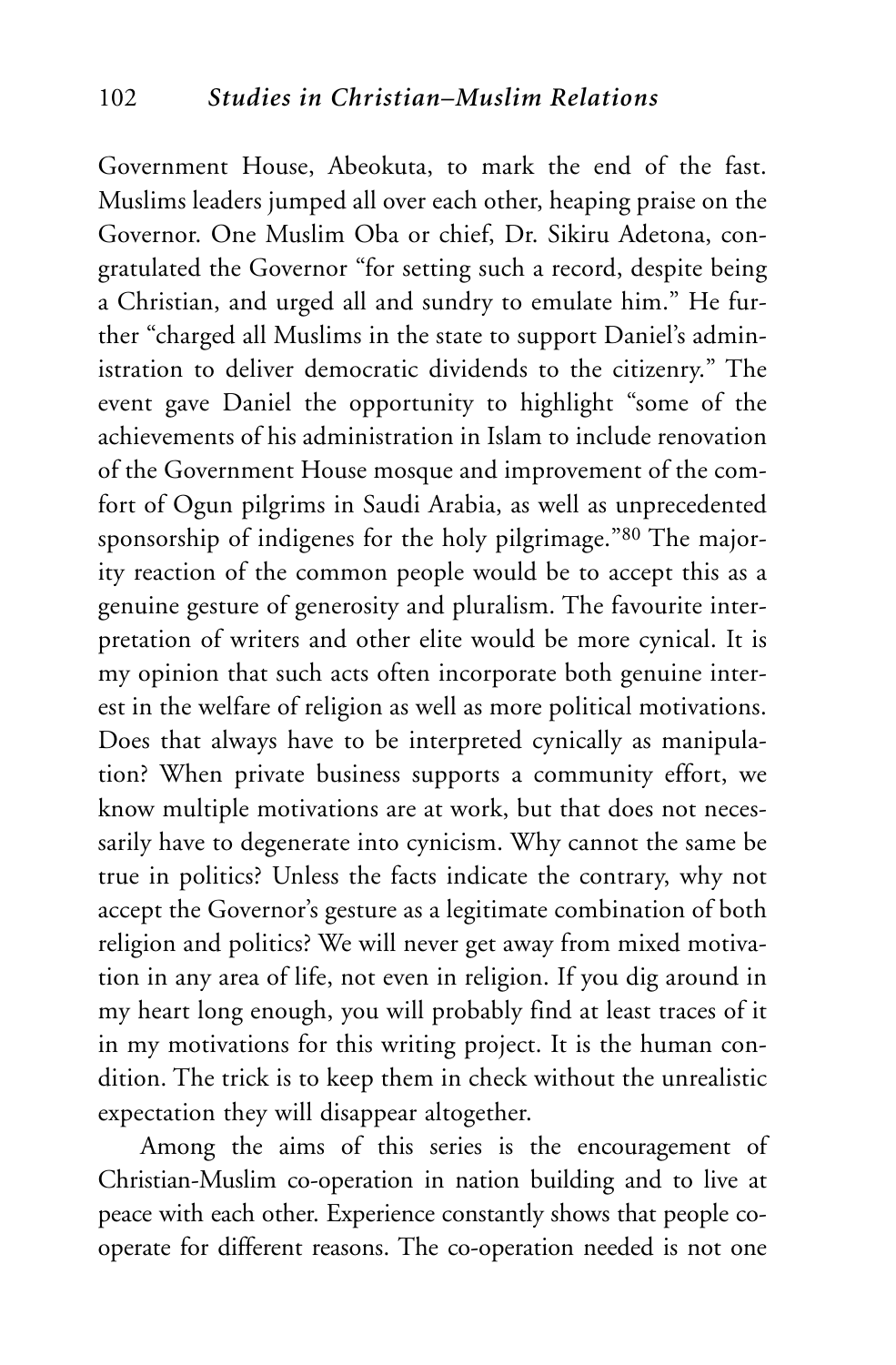based on skewed elite vested interests but on the interests of everyone. It is often difficult, if not impossible, to ferret out just which is when. Often it is both simultaneously. In this life, that's probably the best you're going to get. Go for it. Build on the positive side.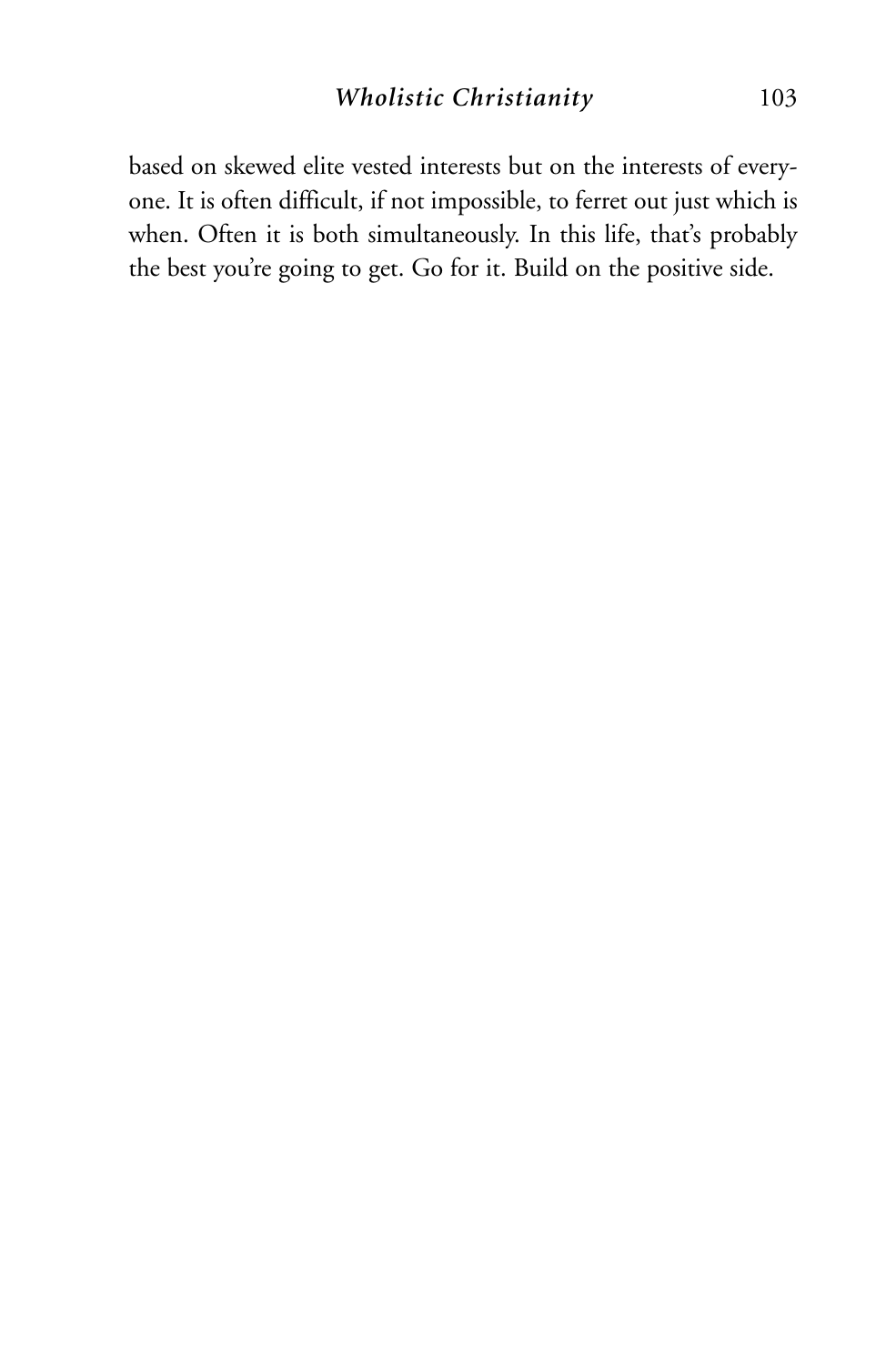#### ▲ *Notes* \_\_\_\_\_\_\_\_\_\_\_\_\_\_\_\_\_\_\_\_\_\_\_\_\_\_\_\_\_\_\_\_\_\_\_\_\_\_\_\_\_

E. A. Adegbola, 1977. Appendix 6.

H. Istifanus, 1995, pp. 53-54.

 H. Istifanus, 1995, pp. 53-54. The report to which he refers is in Byron L. Haines and Frank L. Cooley, *Christians and Muslims Together: An Exploration by Presbyterians.* Philadelphia: Geneva Press, 1987, pp. 106-109. I doubt that Nigerian Muslims would view themselves in the middle of these two systems. Monograph 4 indicates that they think of theirs as a unique third alternative different from both.

H. Istifanus, 1995, p. 54.

 The Second International Conference on Christian-Muslim Mutual Relations, 1995, pp. 137-138.

M. Gaiya, 2003, p. 91.

 I. Audu, 23 Aug/2000. L. Sanneh regards this assessment as the most popular interpretation (1997, p. 222).

T. Falola, pp. 9, 21-22, 292-293.

S. Ilesanmi, pp. 186-187.

S. Ilesanmi, pp. 210-211.

Achineku's article constitutes Appendix 11.

S. Careless, 4 Nov/2002.

 J. Boer, 1979, pp. 446-449; 1984, p. 126; 1989, throughout, but especially pp. 12-13.

NS, 19 Sep/77. J. Boer, 1979, p. 479.

NS, 2 Jan/78. J. Boer, 1979, p. 479.

M. Oredola, 25 Dec/99.

Kolawole, 5 Jan/2000.

O. Chukwumerije, www.gamji.com/NEWS1654.htm, p. 1.

J. Tsado, *TC,* 5/87. Appendix 3.

L. Grissen, p. 98.

J. Tsado, *TC*, 5/87. Appendix 3.

J. Bamigboye, 2000, p. 2.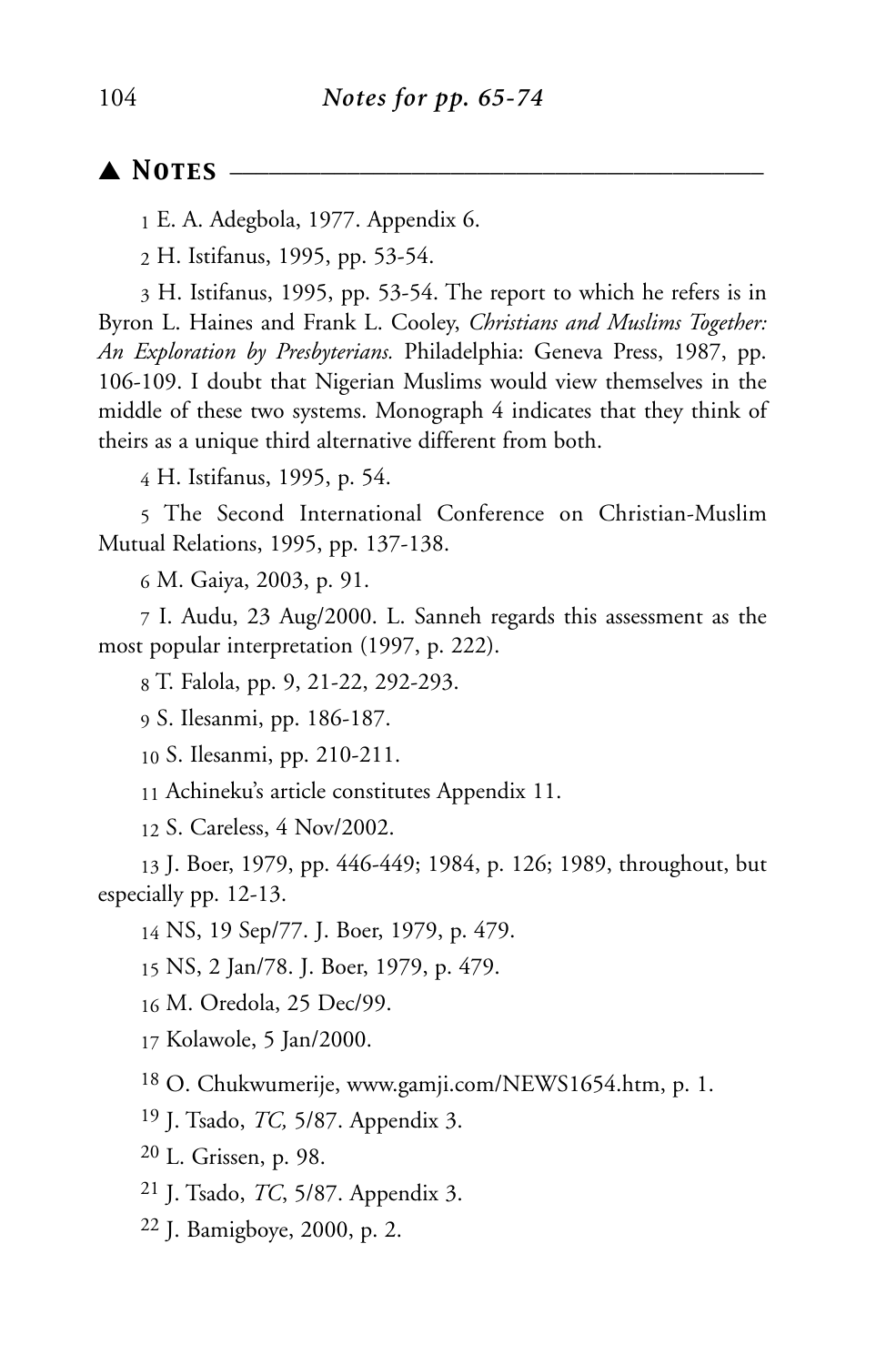23 Ibraheem Sulaiman, a Muslim scholar, features prominently in Monographs 2 and 4.

24 I. Sulaiman, 1986, p. 53. The passage is referred to in Monograph 4, Chapter 2.

25 W. Sabiya, "The Draft Constitution," p. 2. Appendix 4.

26 S. Ilesanmi, pp. xxiii-xxiv, 14-15, 85, 211, 243. Though I support Ilesanmi's main concern here, I disagree that "religion and politics are different realms." This is an issue that will come up in Part 2.

27 S. Ilesanmi, p. 187.

28 R. Williams, p. 50.

29 CAN, *Leadership*, pp. viii, 4. Pauline Lere confirms and adds to my earlier discussions on the subject with respect to David Lot (1996, pp. 96-117). In his book on the Nigerian church, Rubingh, referring to the cosmic scope of the Gospel, states that there is "considerable lattitude for criticism of the church" on this score. "It is evident that the church has not sought to carry out her mandate with sufficient appreciation of the scope of the challenge before her" (1969, p. 31).

30 J. Takaya, 1992, p. 116.

31 J. Boer, 1979, pp. 460, 477; 1984, pp. 137, 142.

32 J. Boer, 1984, pp. 93-96.

33 T. Falola, pp. 10-11.

34 S. Ilesanmi, pp. 235, 253-254.

35 M. Kukah, *NS*, 15 Nov/93.

36 S. Akhaine, 6 Dec/2004.

37 National Youth CAN, pp. 12, 18.

38*NS* and *NN*, both of 5 Oct/93.

39 J. Aguwa, pp. 30, 27.

40 S. Gani, pp. 6, 18, 12.

41 J. Gana, 1984, pp. 18-21. This article constitutes Appendix 10. This suggestion does not imply that there *is* a disjunction between Gana's earlier article and later practice, but it would make an interesting study for some student's masters thesis.

42 Appendix 3.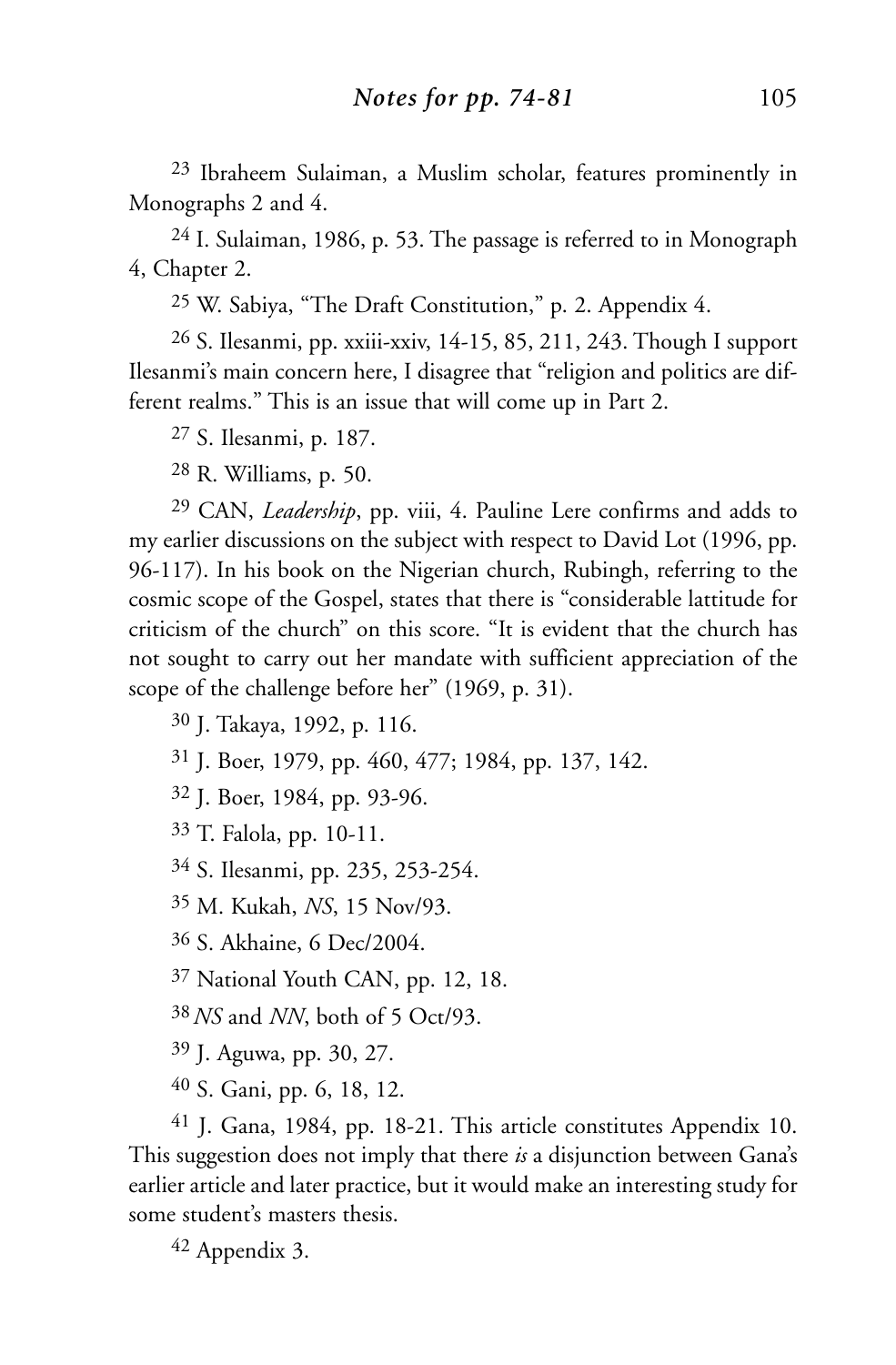Appendix 22.

44CAN, 1987, pp. viii, 2-4, 70-73. Appendix 2.

T. Falola, pp. 107-114.

CAN, *TC*, 1/89, p. 22.

I. Sotunde and S. Osanyintuyi, 15 Nov/2002.

D. Okunmuyide, 17 July/2002.

 J. Kantiok claims that the latter's public statements "attract ridicule and criticism of Christianity by Muslim critics." The Muslim magazine *Hotline* published an article about him under the title "Okogie: Fury of an Archbishop" in which they describe him as one with a fragile temper that "breaks at the slightest provocation—and sometimes without provocation." Check also Volume 4, Chapter 5 and Appendix 10. The *Hotline* writer advised him to "Think, Okogie, think" (Kantiok, pp. 195-197).

 I find it strange for a clergyman to posit a distinction between spiritual and practical ends! What can be more practical than wholesome spirituality?

T. Falola, pp. 116, 130-131.

S. Olesanmi, pp. 82-84.

3 Jan/2005.

J. Onaiyekan, June/2000, p. 3. Italics mine.

T. Yusuf, "Foreword," pp. i-ii, in Edema.

L. Grissen, pp. 114-115.

W. Sabiya, "The Draft Constitution," pp. 2-5. Appendix 4.

E. Pam, 6 Mar/2003.

TD, 1 May/2003.

J. Samci, 26 and 27 May/2004.

S. Ilesanmi, p. 223.

T. Alao, 30 May/2003.

*Newswatch*, 26 Apr/2004.

<sup>64</sup> During the course of conversations over the years.

M. Kukah, 1999, pp. 24-25.